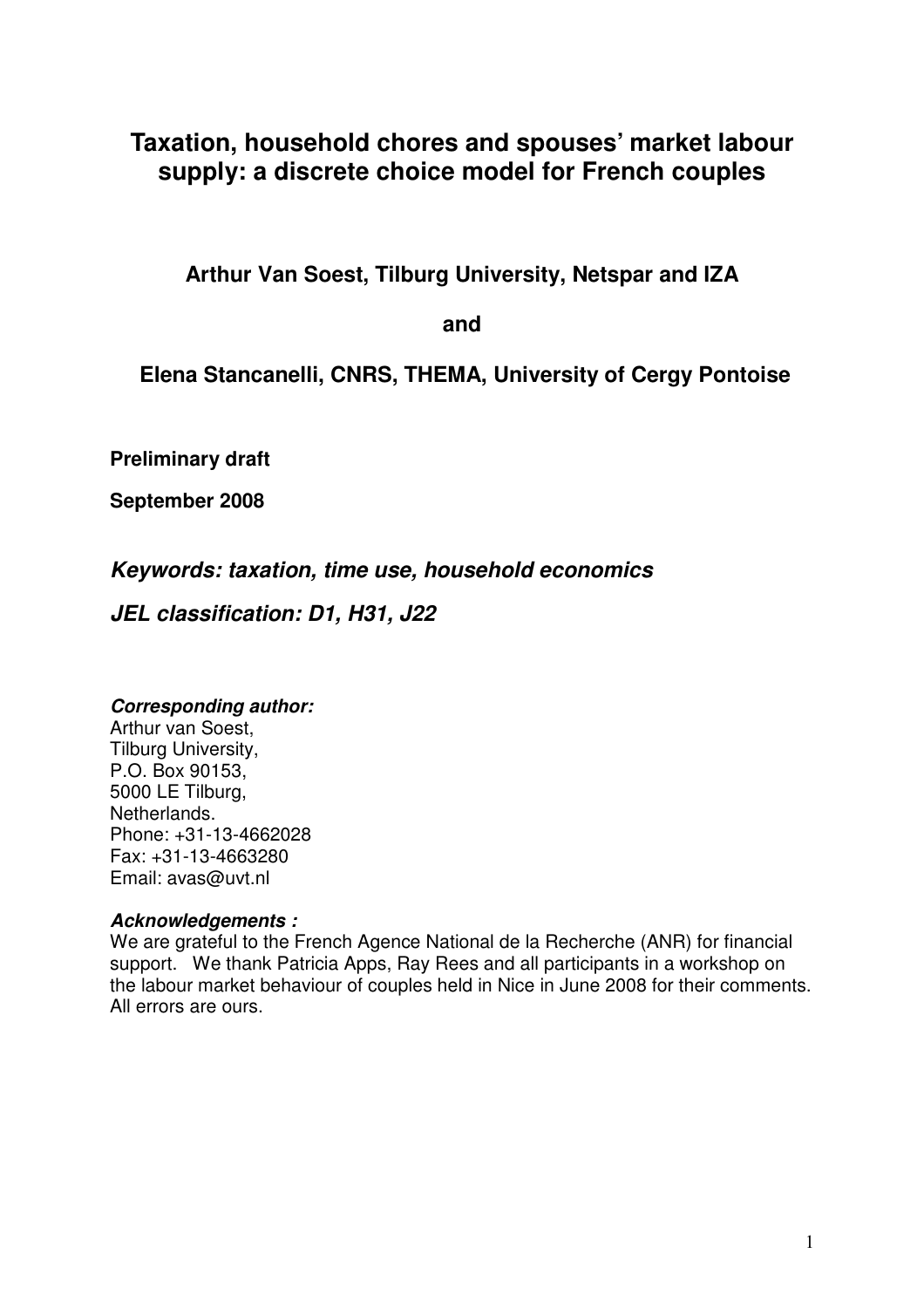## **Abstract**

In this paper, we analyze the impact of taxation on the spouses' allocation of time to market work and unpaid household work. We use a discrete choice model, in which every choice opportunity is characterized by hours spent on paid work of both spouses, hours spent on unpaid house work of both spouses, and family after tax income. Marginal (dis-)utilities of leisure and house work are modelled as random coefficients, depending on observed and unobserved characteristics of both spouses. The model fully accounts for participation as well as hours decisions, for all four time allocations considered. The use of a discrete choice specification enables us to incorporate non-linear taxes in the household budget set. The model is estimated using data from the French Time Use Survey on 2,360 married and unmarried couples.

We find that spouses' time allocation decisions are responsive to financial incentives, such as changes in the tax system or other changes that lead to different net wages. The sensitivity of one's time allocation to the own wage is much larger than the sensitivity to the wage of the spouse. Tax policy simulations suggest that moving from the current French system of joint taxation for married couples to separate taxation of each spouse would go in the direction of equalizing market and non-market work of husbands and wives.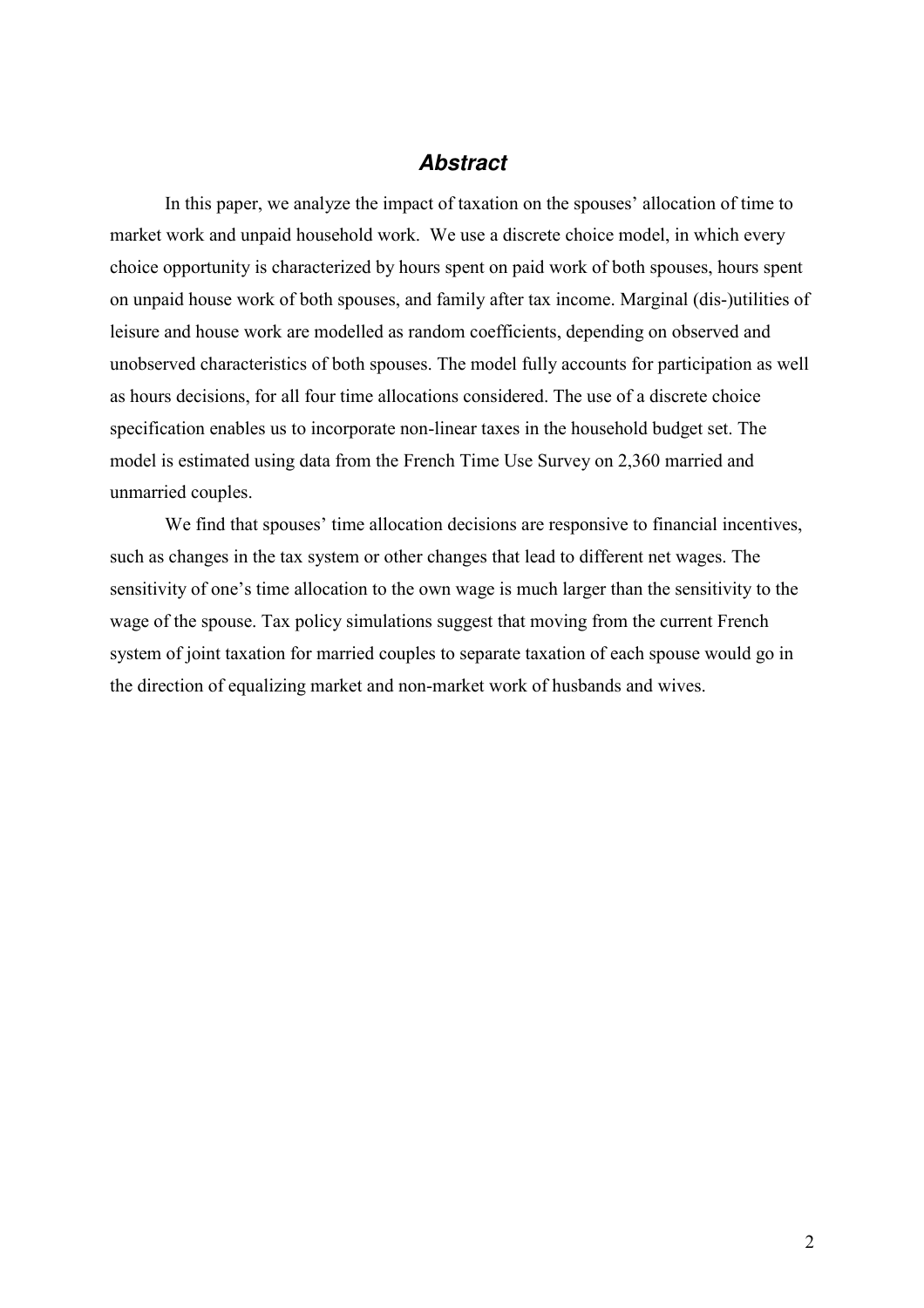### **1. Introduction**

In this paper, we analyze the impact of taxation on the spouses' allocation of time to paid and unpaid work. Taxation affects the rewards from work and may thus impact not only on market labour supply but also on the provision of unpaid household work. In particular, within a two-adult household, taxation may influence not only the individual trade-off between paid work and informal house work but also the balance between paid and unpaid work of the two spouses. For example, if secondary earners, often the women, are taxed at a higher marginal rate than primary earners, who are often the men, this may reinforce specialization patterns of women in household work and of men into paid market work. Ignoring household production, and thus setting all the time invested by individuals on house work as implicitly equal to pure leisure, may seriously bias the estimates of the wage elasticity of labour supply. This is especially true for two-adult households, where one spouse may specialize in the labour market and the other in household work, so that ignoring house work would lead to the strong assumption that spouses are "unconditionally" available for market work and that there is no consumption of household produced goods.

We expand on, for example, Van Soest (1995), who put forward a discrete choice model of hours of market work of spouses, by allowing for time allocation to paid work as well as unpaid house work. The use of a discrete choice specification enables us to incorporate nonlinear taxes in the household budget set. To our knowledge, this is the first empirical application that attempts to provide a comprehensive treatment of the effect of taxation on spouses' allocation of time to paid and unpaid work by allowing for discrete choices of time use allocation. An advantage of the model is that it accounts for participation as well as hours decisions for all activities considered - paid work of husband and wife can be zero and nonzero, and the same applies to unpaid house work. An additional feature of this study is that we model jointly the behaviour of the two adults in the household.

The model we adopt can be seen as a reduced form approximation to models that impose an explicit structure with household production, both in a unitary and in a collective approach to describing spouses' time allocation choices. We do not explicitly model household bargaining between spouses. We do not observe the value of household production but only the time inputs used for household production and therefore do not explicitly model consumption of home-produced goods and services.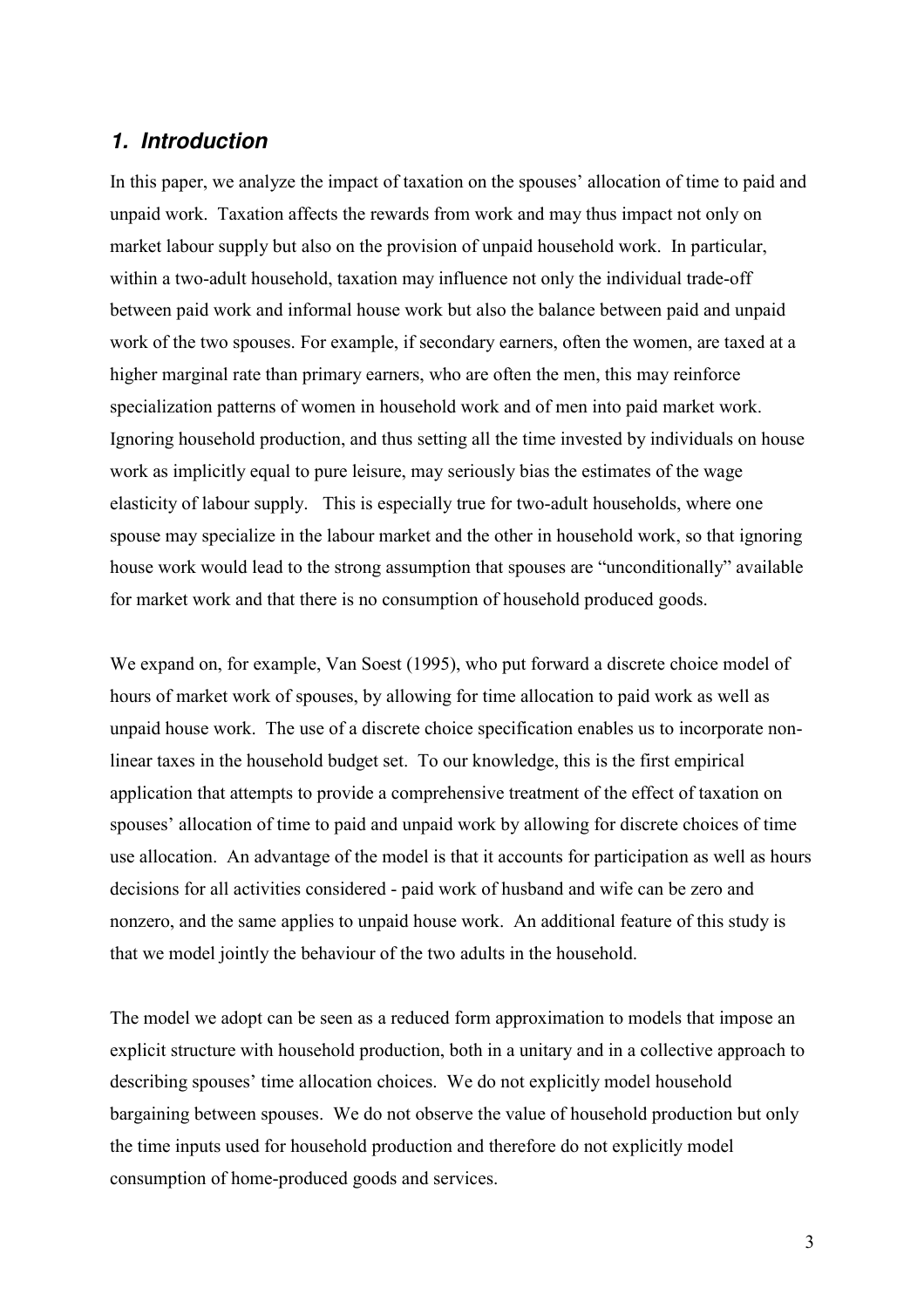Earlier studies in this area, Apps (2003 and 2006) and Apps and Rees (1988, 1996, 1997 and 2005), showed that taxation may strongly affect spouses' allocation of time to paid and unpaid work. This is particularly true for women, since they usually are the secondary earner in the household. The empirical literature on the topic is still scant however, mainly for the reason that many time use data sets do not collect any information on wages and income. Kooreman and Kapteyn (1987) present a utility maximizing model of time allocation of spouses, distinguishing a large number of time uses. They use American time-use data to estimate the model and conclude that it is indeed important to disaggregate "leisure" into different components. Kalenkoski, Ribar and Stratton (2008), estimate the impact of wages on childcare time of British parents. Hersh and Stratton (1994) use a global time use question from the Michigan Panel Study of Income Dynamics to investigate the relationship between housework of spouses and wages. Bloemen and Stancanelli (2008) estimate spouses' allocation of time to market work, childcare and housework, simultaneously with employment and gross wages, for two-parent households in France. Their study does not allow for taxation to affect outcomes.

Earlier studies on the impact of taxation on spouses' market labour supply for France have concluded that the labour supply elasticities are quite small (Bourguignon and Magnac, 1990; Donni and Moreau, 2007). We are not aware of any empirical studies on French data that incorporate household production as well as taxes.

One of the things we do in this study is to simulate how a shift from a joint taxation system, currently in place in France, to a system of separate taxation would affect spouses' allocation of time to market and non-market activities. This extends the work of, for example, Steiner and Wrohlich (2004) and Callan, van Soest, and Walsh (2007), who estimated the influence of a similar reform of income taxation for Germany and Ireland, respectively, but only looked at the impact on market work of spouses.

For our analysis we use a time use dataset for France that has the advantage of surveying individual (gross) earnings, usual hours of work and total household income, in addition to collecting diary information on how household members allocate time to different activities. The time diary was collected for all individuals in the household so that we have time use information for both spouses in a couple. The choice set in our model has over fourteen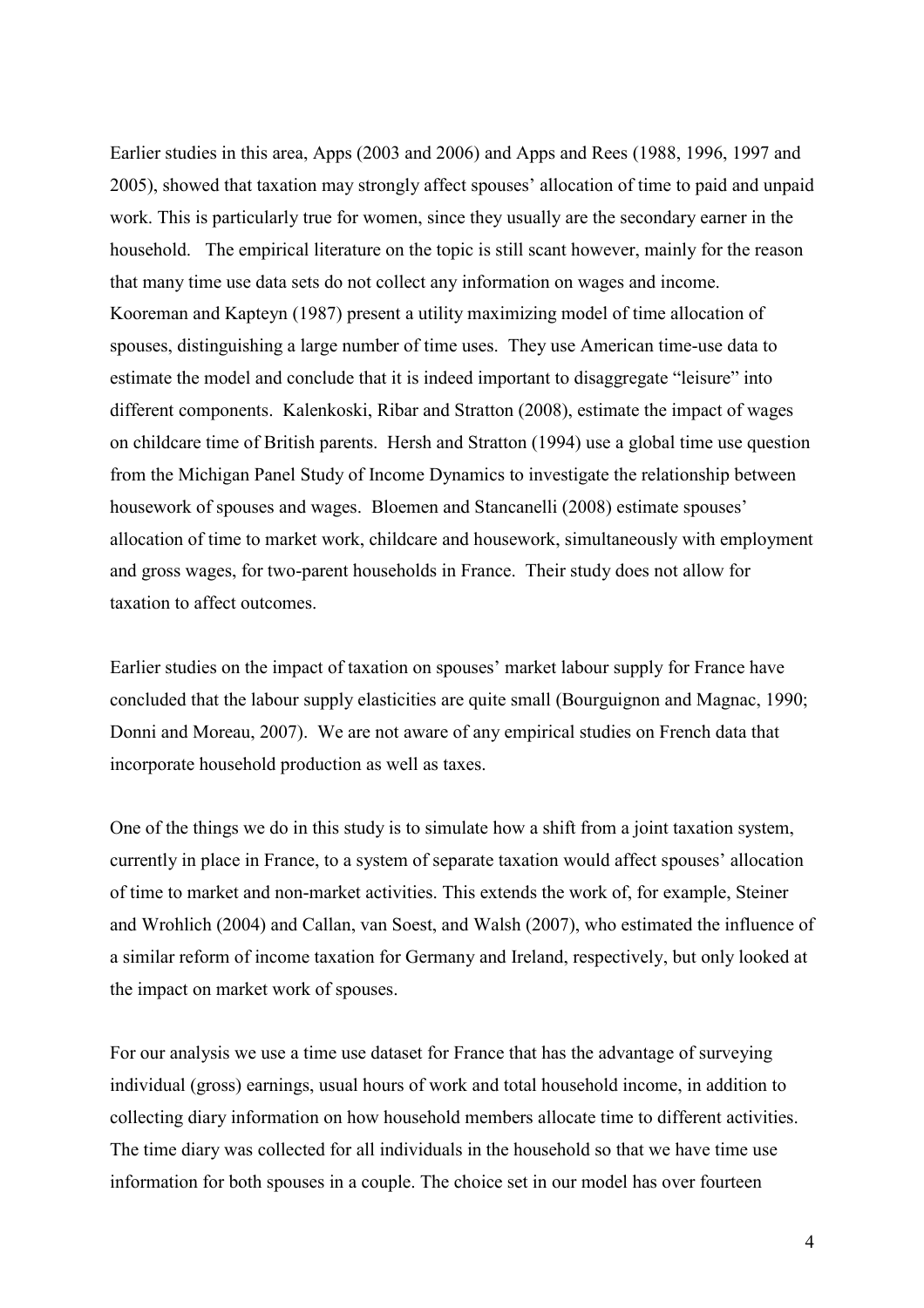thousands points for each couple, since we distinguish eleven discrete paid market-work intervals and eleven discrete unpaid-work intervals for each spouse, leading to 121 x 121 combinations of paid work and non-market work intervals. We perform a sensitivity analysis for the number of points and find that the results are qualitatively similar for a smaller choice set of 256 points.

As expected, we find that children - and young children in particular - strongly and significantly increase the chances that the wife does a lot of housework, at the cost of either paid work or leisure. For men, the effects of children are much smaller and we only find significant effects for very young children. We also find that both spouses' time allocation decisions are responsive to changes in the tax system and to changes in own wage rates. Upward changes in the own wage rate would reduce own house work time, though the effect is smaller than the increase in market hours. The sensitivity of one's time allocation to the spouse's wage rate (cross-elasticities) is much smaller. Finally, our results suggest that moving from joint taxation to separate taxation would go in the direction of equalizing market and non-market work of husbands and wives.

The structure of the paper is as follows. The discrete choice model for market and nonmarket time allocation of spouses is presented in Section 2. The French tax system is briefly described in Section 3. Description of the data used for our analysis follows in Section 4. A descriptive analysis is carried out in Section 5 and the estimation results of the model are discussed in Section 6. Section 7 concludes the paper.

# **2. The model: specification and hypotheses**

The model is an extension of the household labour supply model of van Soest (1995). In that model, only two activities of each spouse are distinguished: paid work and everything else ("leisure"). In the current paper, we distinguish three activities: paid work, unpaid household work, and everything else ("leisure"). The discrete choice model is a random utility framework, where the "utility function" for the household depends on both spouses' amounts of time spent on each of the activities and on after tax household income.

Several interpretations of this utility function are possible. One is a strict interpretation as a direct utility function of the household, in a unitary labour supply and time allocation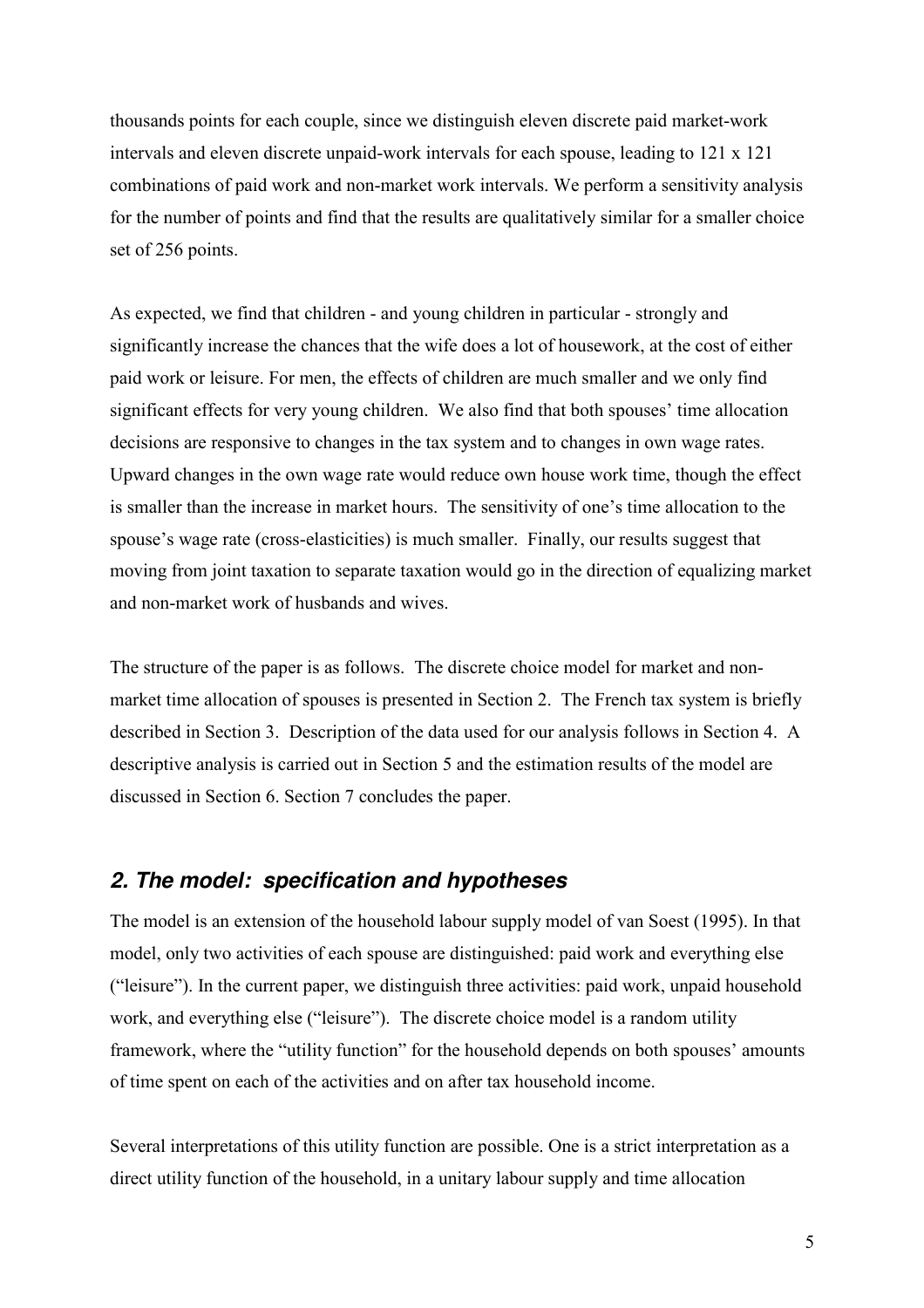framework without household production. But there are less stringent interpretations as well. For example, in a household bargaining framework in which both spouses have their own utility function and achieve some Pareto optimal outcome, the utility function can be interpreted as an approximation to the weighted linear combination of both utility functions, with weights depending on each individual's bargaining power. In this case the effect of, e.g., men's or women's wages on, e.g., paid work can be seen as the total effect through individual utility functions and through bargaining weights, which are not disentangled. In that sense our model is reduced form.<sup>1</sup> The time allocated to leisure, paid market work and unpaid household work enters the utility function together with the household after tax income.

Similarly, household production is not explicitly incorporated, but our objective function can be interpreted as a semi-indirect utility function in which optimal household production is substituted out and the marginal utility of unpaid house work reflects, among other things, the utility of extra household production. Explicitly incorporating household production would make the model more complicated but would also be quite difficult with the data at hand, which do not contain more information on household production than the time inputs we already use.

The discrete set of combinations for the two spouses in our framework includes the choices of time spent in the labour market as well time spent carrying out household tasks such as childcare and household work. The remaining activities, namely leisure, personal care and sleeping are not explicitly modelled. We assume that childcare time and time spent on household chores can be aggregated in just one category of "house work". Finally, our data have no information on savings or wealth. As a consequence, we have a static model and cannot correct income for savings to make our model consistent with life cycle utility maximization in a two stage budgeting framework (cf. Blundell and Walker, 1986). Besides, in a dynamic framework the basic set up should be extended to incorporate intertemporal consumption of home-produced goods.

Formally, let  $t_m^l$  and  $t_f^l$  denote leisure of husband and wife, respectively, let  $t_m^w$  and  $t_f^w$  be their paid hours of work, and let  $t_m^h$  and  $t_f^h$  be their unpaid hours of house work. Gross wage

<sup>&</sup>lt;sup>1</sup> A limitation is that not all factors that may determine the bargaining weights are available in the data. For example, we do not have information on personal non-labor incomes, only on non-labor income for the household as a whole.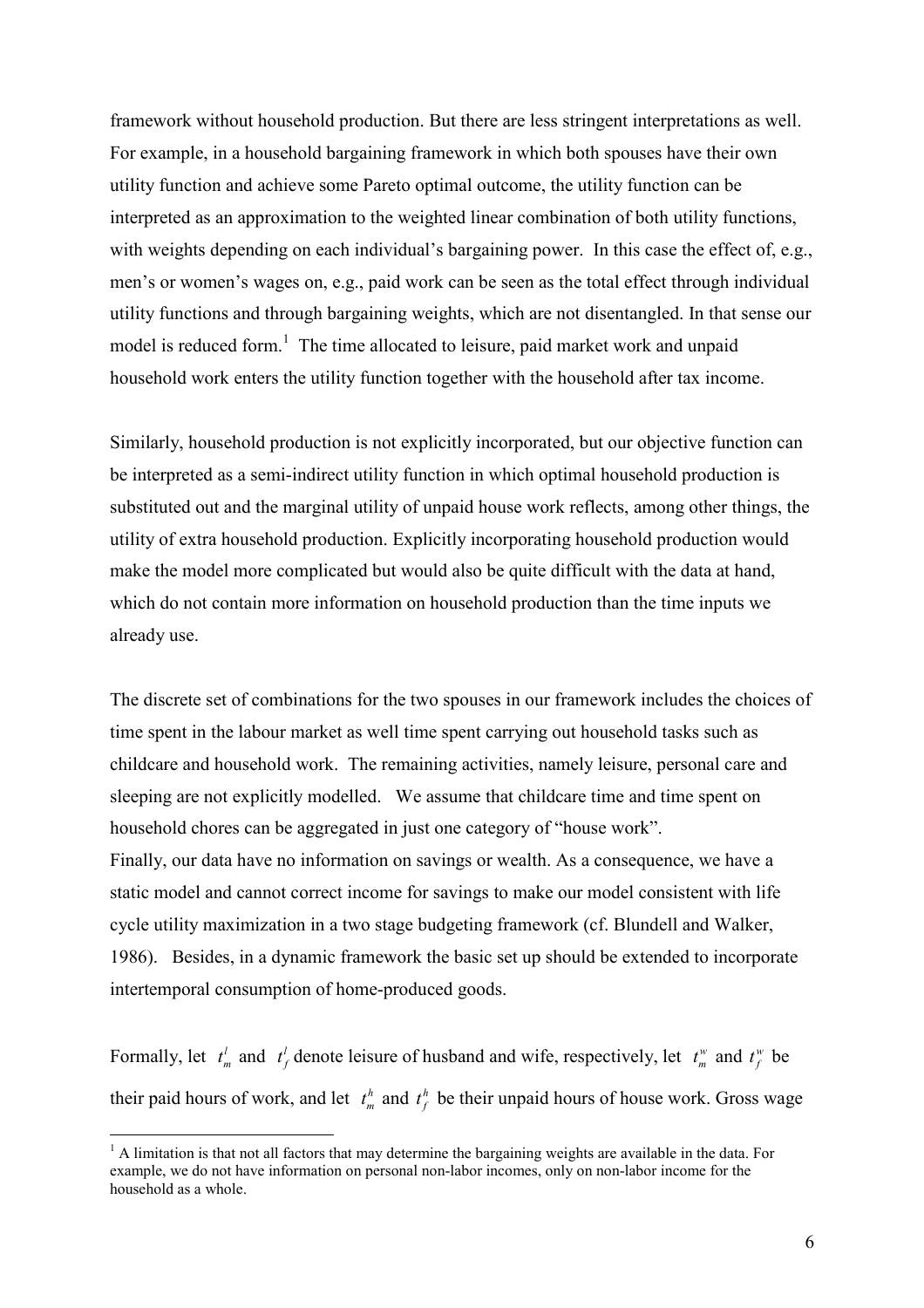rates per hour of paid work are assumed to be independent of the number of hours and are denoted by  $w_m$  and  $w_f$ . The budget constraint determines after tax family income y as a function of gross earnings, total non-labour income  $Y_0$ , and the amount of taxes T, which depends on the various income components and on household characteristics  $X$ :

(1) 
$$
y = w_m t_m^w + w_f t_f^w + Y_0 - T(Y_0, w_m t_m^w, w_f t_f^w, X)
$$

Here we do not explicitly consider consumption of household production since this is hard to evaluate. Other restrictions are the time constraints for husband and wife, saying that the three activities we distinguish add up to the total time endowment  $E$ :

(2) 
$$
t_m^l = E - t_m^w - t_m^h
$$

$$
t_f^l = E - t_f^w - t_f^h
$$

The time endowment will be treated as a constant, the same for men and women. The objective function maximized by the household is in principle a function of the six time amounts and of after tax household income. Because of the two time constraints however, we can eliminate one of the time amounts for each spouse. This implies that the objective function can be written as a function of five arguments:

(3) 
$$
V = V(t_m^l, t_m^h, t_f^l, t_f^h, y).
$$

The fact that we have eliminated formal work is important for the interpretation of V. For example, it leads to the following interpretations of its partial derivatives:

- $\bullet$   $\frac{0!}{\lambda t^{l}}$ m V t  $\frac{\partial V}{\partial t} > 0$ ∂ if and only if husband's leisure if preferred to husband's paid work, keeping other factors (including husband's house work and family income) constant;
- $\frac{0!}{\partial t^{l}} > 0$ f V t  $\frac{\partial V}{\partial t}$ ∂ if wife's leisure is preferred to wife's paid work, keeping other factors

constant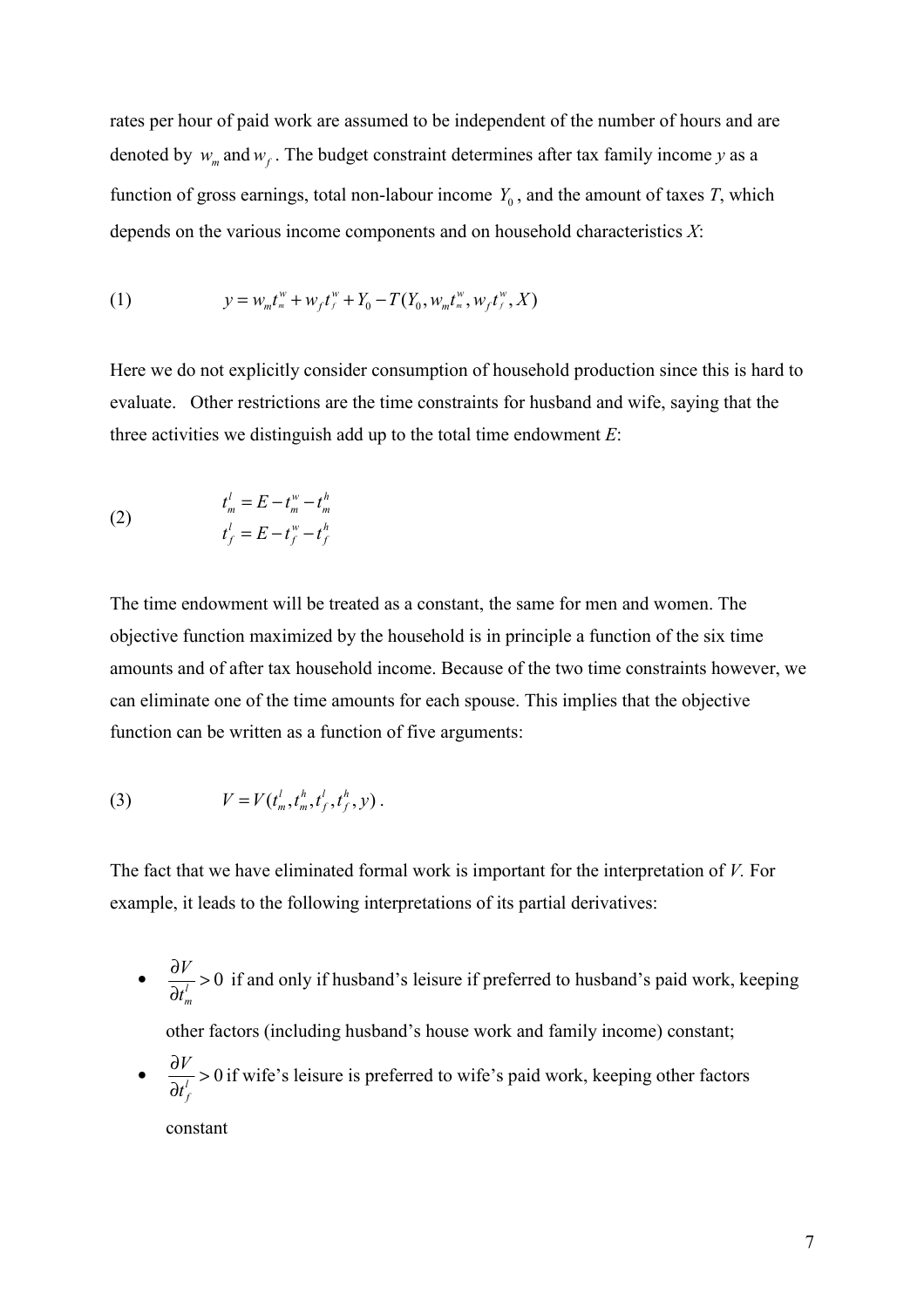- $\bullet \quad \frac{\partial V}{\partial t^h} > 0$ m t  $\frac{\partial V}{\partial h}$ ∂ if house work done by the husband is preferred to paid work done by the husband, keeping other factors constant, including household income, that is, net earnings and other monetary income, but not income in kind from household production. If the activities paid and unpaid work are inherently equally attractive or unattractive, we expect this marginal utility to be positive because housework increases the household product
- $\bullet \quad \frac{\partial f}{\partial t^h} > 0$ f V t  $\frac{\partial V}{\partial h}$ ∂ if house work done by the wife is preferred to paid work done by the wife,

keeping other factors in the objective function constant.

 $\frac{\partial V}{\partial y} > 0$ y  $\frac{\partial V}{\partial z}$ ∂ if more income is better.

As in Van Soest (1995), only the latter inequality is really necessary for the interpretation of the model. If households would prefer less income, the economic interpretation of the model is lost, whichever interpretation we give to the objective function (unitary framework or household bargaining, household production or not, etc.). Still, there is no need to impose this assumption a priori, we can use a flexible specification of  $V$  and simply see which signs of the derivatives our estimates imply. There is also no need to impose any restrictions on the second order derivatives of V, such as negative definiteness of the Slutsky matrix. Such second order conditions would be valid in a unitary framework with quasi-convex preferences but not necessarily with the more general interpretations that our objective function can have.

To implement the model empirically, we fix the number of discrete combinations of market and non-market work of spouses. We consider 11 discrete choices for each of the two activities considered and for the two spouses: 0, 1, 2, …, or 10 hours per day. This produces a choice set of  $11*11*11 = 14,641$  discrete points – all the combinations of paid work and unpaid work time per day of the two spouses that we consider. Observed time use in the data will be rounded to the nearest point. For example, if a husband reports he spent 1 hour and 40 minutes on house work, this is rounded to 2 hours.

Earnings from work of husbands and wives are computed at all choices, extrapolating the hours per day to a five days work week. This gives 11\*11 combinations of paid-work time for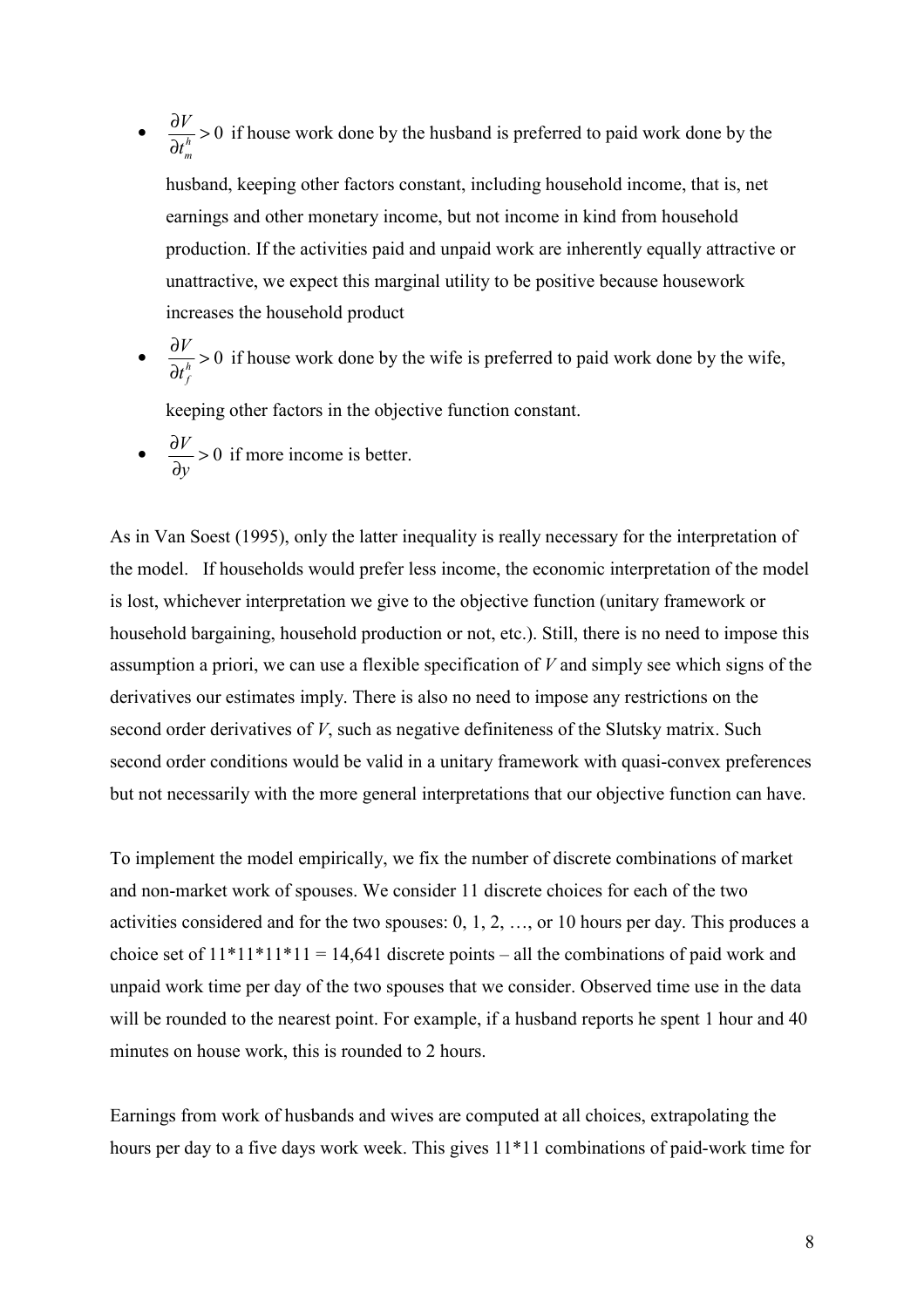each household. The tax function is then applied to obtain household after tax income for each choice (adding household non-labour income).

To check the sensitivity to the rounding procedure, we also consider estimates based upon a smaller choice set of 256 points for each couple in the sample: four discrete paid market-work intervals and four discrete unpaid-work intervals, for each spouse.<sup>2</sup>

We use a quadratic objective function, as in Callan, van Soest and Walsh (2007), which has the advantage over a specification in logs of allowing for negative incomes: $3$ 

(4) 
$$
V(\mu) = \mu' A \mu + b' \mu; \ \mu = (t_m^l, t_m^h, t_f^l, t_f^h, y)
$$

where A is a symmetric 5\*5 matrix of unknown parameters, with entries  $a_{ii}$  (i,j=1,...,5), and  $b=(b_1, ..., b_5)$ ' is a five-dimensional vector. We assume that  $b_1, ..., b_4$  are functions of a vector with components  $x_{k_n}$ , of observed characteristics and of unobserved characteristics,<sup>4</sup> using the following specification:<sup>5</sup>

(5) 
$$
b_i = \sum_k \beta_{ik} x_k + \xi_i; \ i = 1, 2, 3, 4
$$

where the four unobserved heterogeneity components  $\xi$ ,  $(i = 1, 2, 3, 4)$  are assumed to be normally distributed with mean zero and diagonal covariance matrix, independent of the  $x_k$  and of other exogenous components of the model, such as wage rates and other incomes. These assumptions are made to keep the numerical optimization of the likelihood (see below) practically feasible. For similar reasons, we do not parameterize  $\alpha_{ij}$  (*i*,*j*=*l*, ..., *5*) or ..., *b*<sub>5</sub> and assume they are constant across all households.

<sup>&</sup>lt;sup>2</sup> On the basis of an initial inspection of the data, the amounts of time spent on paid work in this specification were chosen as follows: for husbands, 0, 10-450, 460-530, 540+ minutes per day (with mid-points 0, 390, 480, 600); for wives, 0, 10-390, 400-480, 490+ minutes (with mid-points 0, 260, 450, 530). We chose the four categories of house work for each spouse such that frequencies were similar: for husbands, 0, 10- 60, 70-150, 160+ minutes per day (with mid-points 0, 30, 100, 260); for wives: 0- 140, 150-270, 280-430, 440+ minutes (with mid-points 90, 200, 350, 530). In other words, we essentially have five categories; the last two intervals are aggregated for husbands, because of the small number of observations that fall in those time-allocation intervals; while the first three time-allocation intervals are aggregated for wives, for similar (but opposite) reasons, since wives tend to do quite a lot more of housework.

<sup>&</sup>lt;sup>3</sup> Van Soest, Das and Gong (2002) compare this specification with higher order polynomial expansions, and find that the quadratic is flexible enough in a model of individual labour supply.

<sup>&</sup>lt;sup>4</sup> More specifically, the  $x_k$  s will include a constant, a quadratic in age, the number of children and dummies for the presence of young children -aged less than 3, or 3-5 years old- in the household.

<sup>&</sup>lt;sup>5</sup> The index of the household is suppressed.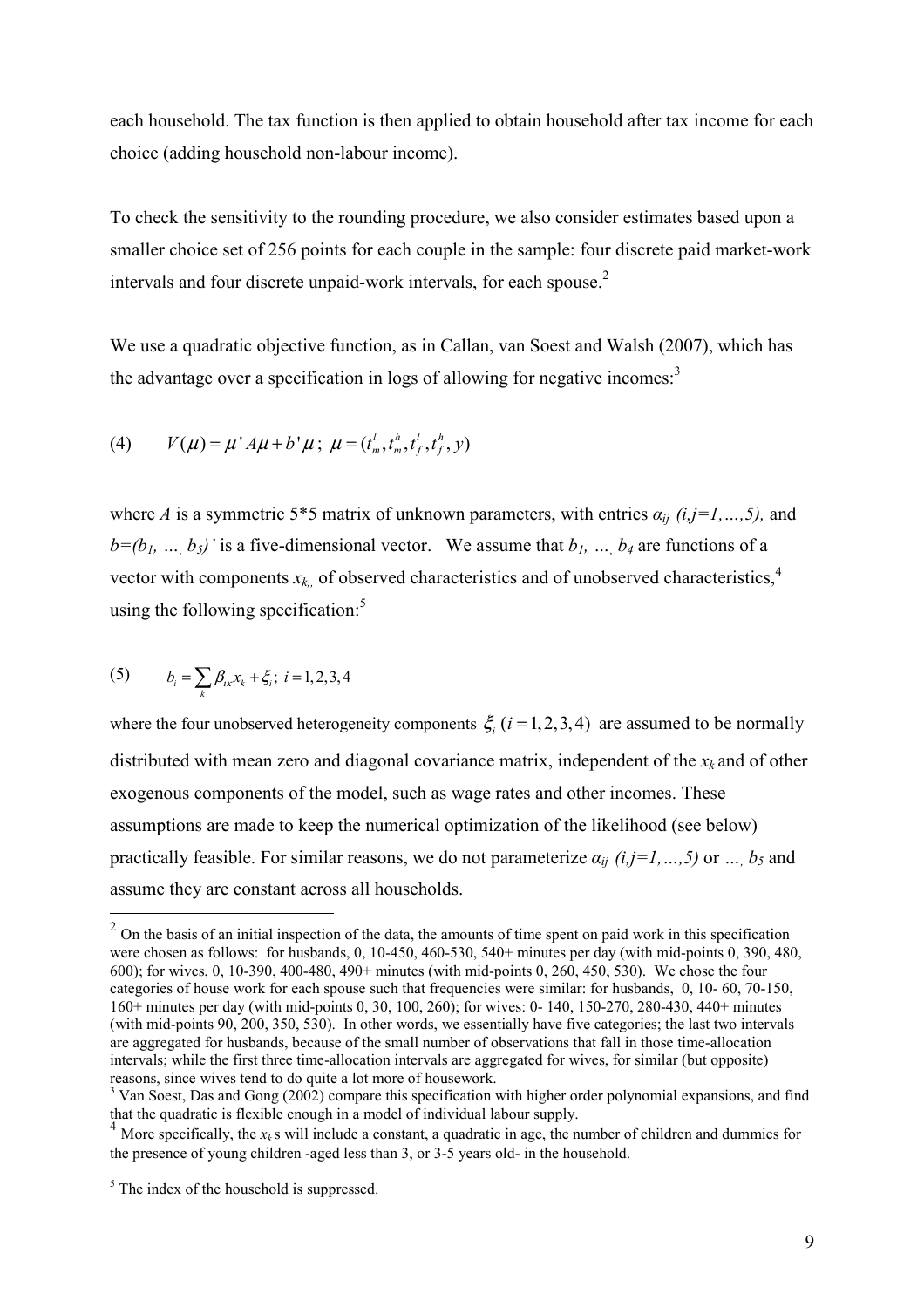Random disturbances are next added to the utilities of all  $m=14,641$  (or, under the other specification, 256) points in the household's choice set like in Van Soest (1995):

(6) 
$$
V_j = V(t'_{mj}, t'_{jj}, t^h_{mj}, t^h_{jj}, y_j) + \varepsilon_j \quad j = 1, 2, ..., m;
$$

$$
\varepsilon_j \sim \text{GEV(I)}; \qquad j = 1, 2, ..., m; \qquad \varepsilon_1, \varepsilon_2, ..., \varepsilon_m \text{ independent of each other and everything else}
$$

with GEV(I) denoting the type I extreme value distribution with cumulative density  $Pr(\varepsilon_j > z) = exp(-exp(-z))$ . It is assumed that each household chooses *j* that maximizes  $V_j$ . The assumption on the error terms then implies that the conditional probability that a given combination *j* is chosen, given observed and unobserved characteristics, wage rates, other labour income and determinants of taxes, is the following (multinomial logit type) probability:

(7) 
$$
\Pr(V_j > V_k \text{ for all } k \neq j | ....) = \exp V((t_{mj}^l, t_{jj}^l, t_{mj}^h, t_{jj}^h, y_j)) / \sum_{k=1}^m \exp(V(t_{mk}^l, t_{kj}^l, t_{mk}^h, t_{kj}^h, y_k))
$$

The model is normalized by the magnitude of the common variance of the error terms. The distributional assumptions on the error terms help to simplify the expressions for the probabilities in (7). The errors can be interpreted as unobserved alternative specific utility components or as optimization errors (e.g., errors in the household's perception of the alternatives' utilities).

The probabilities in (7) condition on the unobserved heterogeneity terms. In order to construct the likelihood contribution of a given household, they need to be integrated out. The likelihood contribution will then become:

(8) 
$$
\Pr[(t_m^l, t_f^l, t_m^h, t_f^h) = (t_{mj}^l, t_f^l, t_{mj}^h, t_f^h)] = \int_{-\infty}^{\infty} \int_{-\infty}^{\infty} \int_{-\infty}^{\infty} \Pr(t_m^l, t_f^l, t_m^h, t_f^h \mid \xi) p(\xi) d\xi
$$

 $\overline{a}$ 

where  $p(\xi)$  is the density of  $\xi$ . We are somewhat sloppy in the notation here by no longer making the conditioning on observed variables explicit.<sup>6</sup> The likelihood expression thus involves four-dimensional integrals. These can be approximated using simulations. It is therefore straightforward to estimate the model by simulated maximum likelihood. We used Halton draws to do the simulations and used 50 draws for each household and each unobserved heterogeneity term; the results hardly changed when we used a larger number of draws.

<sup>&</sup>lt;sup>6</sup> The observed variables include wage rates of non-workers since these are replaced by their predictions from a Heckman two stage model (see below).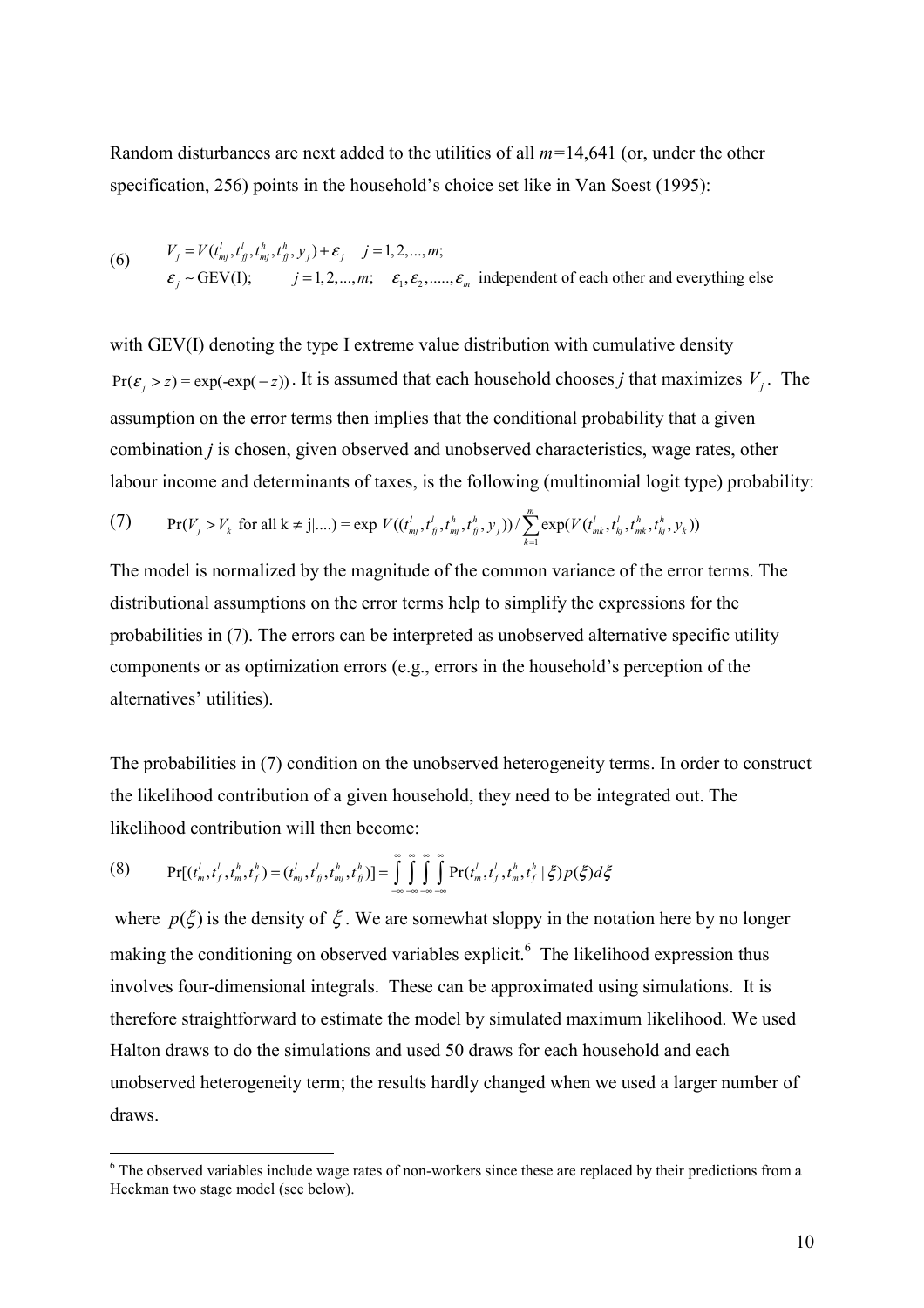#### **3. The French tax system**

The French tax system in 1998 consisted of six income brackets with marginal tax rates varying from zero to 54% (see Figure 1). This system was later reformed with the highest rate been gradually reduced to 48% in 2005. In France, married couples are taxed jointly, while unmarried couples must file separate tax declarations.<sup>7</sup> To determine the income tax brackets that apply, total household income is divided by the so called "family coefficient", which gives weight one to each married spouse; 0.5 to each dependent child up to two children; and to one for the third child and children of higher birth order. Let Yt be taxable income<sup>8</sup>, N be the value of the "family coefficient, and T, the income tax payable, then:

#### $T=N f(Yt/N)$ ,

 $\overline{a}$ 

where  $f(.)$  is the tax function as shown in Figure 1. It follows that children and dependent spouse deductions implicitly increase with household income, which gives the system a regressive feature (see also Bourguignon and Magnac, 1990). Moreover, this system implicitly rewards couples with one breadwinner and one spouse who does not participate. Unmarried couples are penalized in this respect as the family coefficient for a dependent spouse does not apply to their case.

Take for example, a household with two married adults and two dependent children and total household income equal to 30,000 Euros -which is roughly equal to the average level of household income in our sample (see Table 2). Their family coefficient (N) is equal to three and their taxable income (Yt), after various standard deductions is about 7200 Euros. Up to about 3979 Euros, the tax rate is zero. Applying the 10.5 tax rate to the difference between 7,200 and 3979, we get 338 Euros, and multiplying this by 3, we get a total income tax of about 1000 Euros for this household. Now, this implies that the effective tax rate for this household is equal to 3.33% 1,000/30,000\*100).

<sup>&</sup>lt;sup>7</sup> Since the introduction of the "pacs" in 1999 -an official contract of cohabitation- "pacs" ed couples file joint tax declarations.

<sup>&</sup>lt;sup>8</sup> Taxable income, once a number of standard deductions have been made, represented roughly 72% of gross household income in 1998. This has changed very recently, with reductions been somewhat different.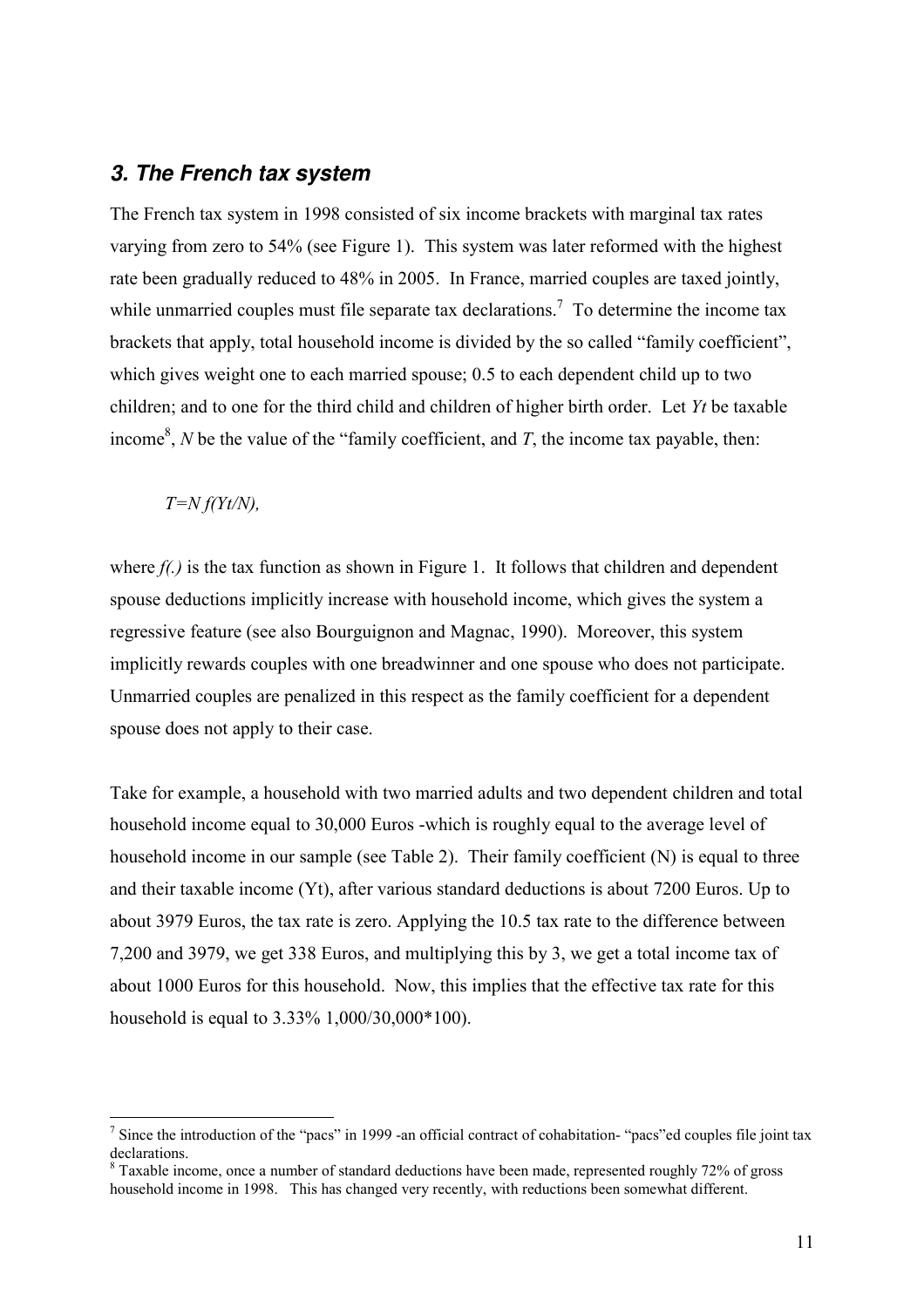Unmarried parents must choose how to report children, since they will file separate tax forms.<sup>9</sup> Each partner's tax is determined separately on the basis of the assigned number of children. For example, for a married couple with two children, taxable income is divided by three to determine the various tax brackets that apply. In the case of an unmarried couple with two children, if one spouse declares both children, then his/her total taxable income is divided by two; if each spouse declares one child, then the taxable income of each of them is divided by 1.5. Presumably the tax brackets applicable to unmarried spouses will lead to higher tax rates, unless married couples can allocate children in such a way that they can minimize the tax burden. It is possible to think of situations where unmarried couples end up paying lower tax amounts than married couples with similar levels of income. For example, there is a tax exemption or reduction for households with payable tax amounts of less than approximately 508 euros in 1998 ("la décôte" in French).<sup>10</sup> Low-earners in dual-earners couples can benefit twice from this deduction while married spouses with similar earnings levels may not be able to benefit at all.

There was no tax credit at the time covered by our analysis. The French tax credit was created in 2001 (see Stancanelli, 2008, for a discussion). Since the tax credit is conditional on total household resources, it may be claimed more easily by unmarried low-earners than by married couples.

To sum up, the main features of the French income tax system in 1998 were the following:

- Relatively few income tax brackets.
- Married couples filed joint tax forms.
- Unmarried spouses filed separate tax declarations.
- To determine the taxable income pieces, taxable income is to be divided by the "family coefficient", whereby spouses count for one –this applies to married couples only- and children count for a half or one depending on the number of children –this applies to married and unmarried households alike, but in the case of unmarried ones, assumptions must be made on whom declares the children for taxation purposes.

 9 About 20% of couples in our sample are not married.

<sup>&</sup>lt;sup>10</sup> Payable tax was set to zero if the total tax payable is less than  $\frac{1}{2}$  508 euros and it is reduced by an amount equal to the difference between 508 euros and payable taxes, if payable taxes are less than 508 euros. The boundary for this tax reduction was set at 800 Euros in 2005.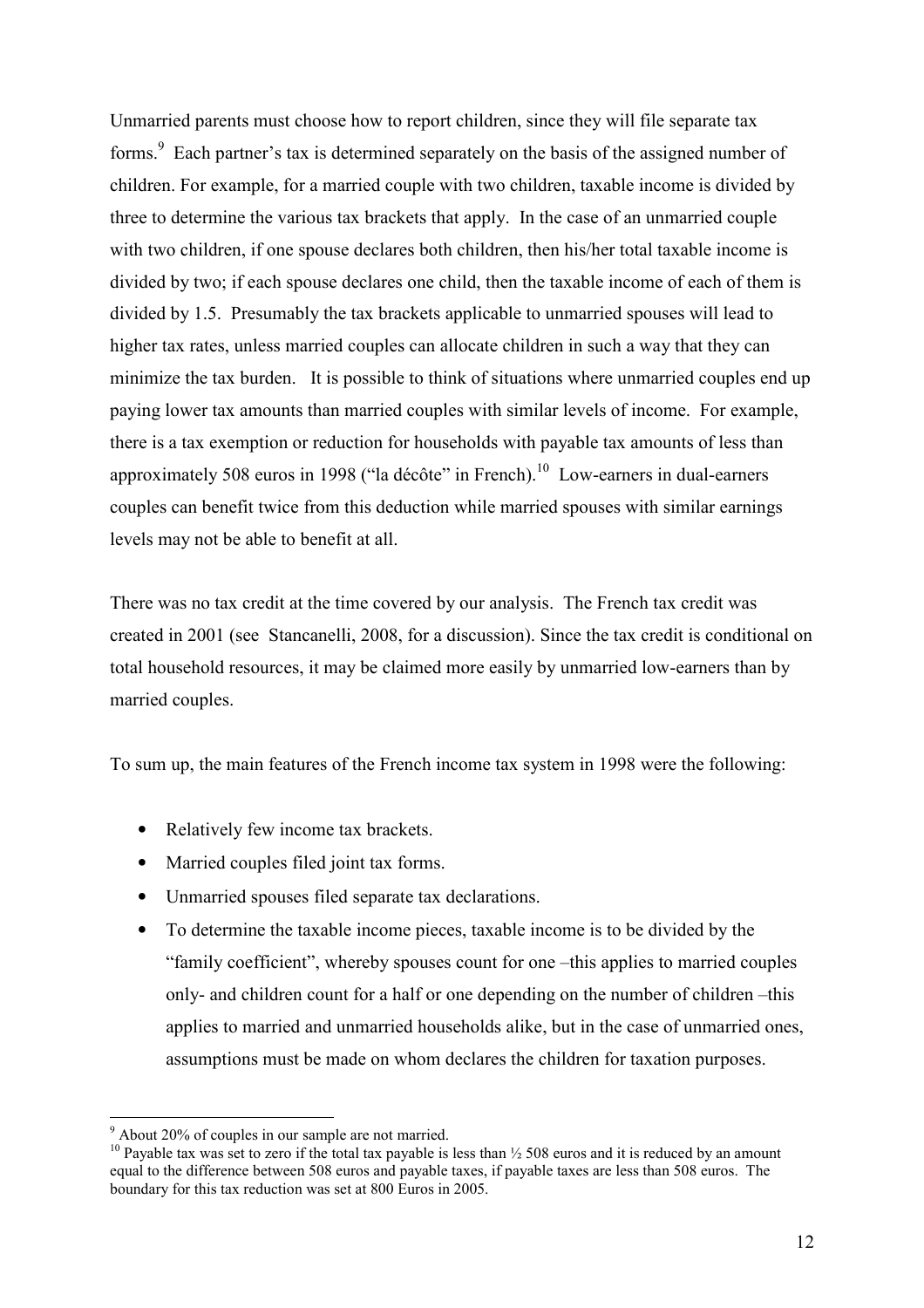- There was a tax reduction/exemption for households with payable tax amounts of less than approximately 508 euros in 1998.
- There was no tax credit.

The overall income tax burden in France is quite low. Indeed, the bulk of tax revenue is levied in France by means of taxes other than income tax, like Value Added Taxes and Property Taxes.

In general, marginal taxes on secondary earners are relatively high –though not as high as in other OECD countries because income taxation is lower in France than in other European countries. For example, if we take a married couple with two children in 1998 where the husband earns the median wage in our sample (which is equal to about 1.3 times the full-time year round minimum wage), the average household tax rate is zero. If the wife enters the labour market and earns the median wage of women in our sample (which is approximately equal to the full-time year round minimum wage), the average income tax of the household goes up to 3% but the "marginal" tax on the wife's additional earnings is 7%. If they have only one child, the marginal tax rate on her additional earnings is 8%. Figures 2 illustrates the "marginal" tax on additional wife's earnings when the husband earns, respectively, the 900 and 2000 Euros per month, for the case of a married couple with one child. We assume constant husband's earnings level and let the earnings of the wife vary from not working to working and earning an increasing salary, up to 4000 Euros per month.

# **4. The data for the analysis**

#### **Sample selection criteria and general data information**

The data for the analysis are drawn from the 1998-99 French time use survey, "Enquête Emploi du temps", in French, carried out by the National Statistical offices (INSEE), which is the latest available time use survey to date. This survey covers more than 8000 representative households including over 20,000 individuals of all ages –from 0 to 103 years. Three questionnaires were collected: a household questionnaire, an individual questionnaire and the time diary. The diary was collected for all individuals in the household, which is an advantage over many other surveys that only have information on one randomly drawn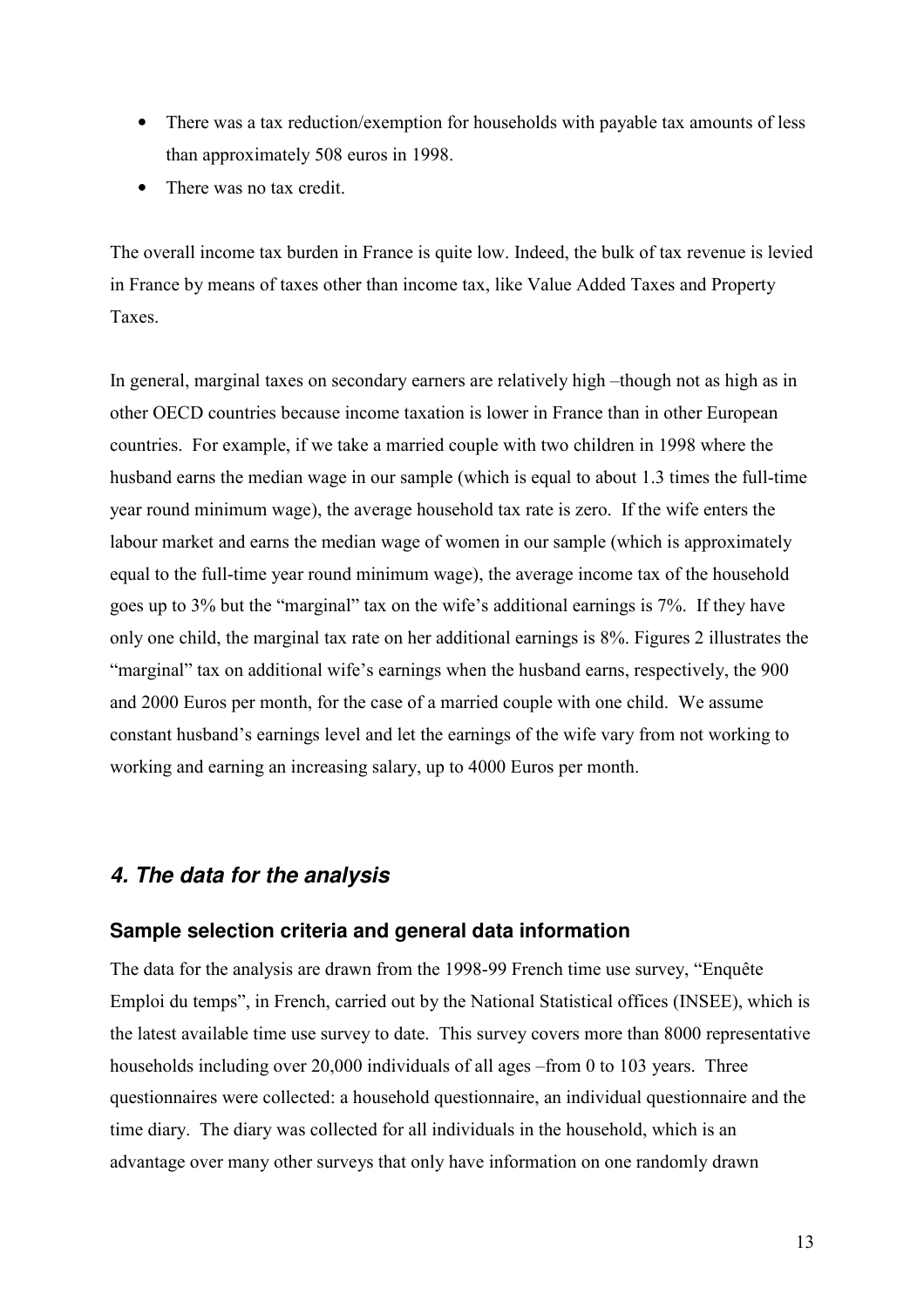individual in each household. The diary was filled in for one day, which was chosen by the interviewer and could be either a week or a weekend day. Another advantage of this dataset is that it collects information on household income, individual earnings, and usual hours of work in addition to the diary.

For our analysis, we only selected couples, either married or unmarried but living together. Single people were dropped from the sample, leaving us with a sample of 5287 couples with and without children. For our estimations, we then selected couples according to the following criteria:

- Both spouses were younger than  $60$  the retirement age in France in 1998-99.
- Both spouses had filled in the time diary.
- Neither spouse had filled in the time diary on an "exceptional day", defined as a special occasion such as a vacation day or a marriage or a party etc.
- Neither spouse had filled in the questionnaire on a weekend day.
- Neither spouse was in full-time education or had retired from the labour market.

This led to a sample of 2360 couples. Table 1 explains how many couples were deleted at each step of the selection process. We kept self-employed people in the sample; their earnings and total household income were reported in the same way as by employees.

The number of children in the household refers to dependent children up to 18 years of age only. Educational dummies are defined for various education levels; the benchmark group are individuals without any formal educational qualification. Information on monthly gross earnings was collected both as a continuous variable and in follow-up brackets for observations that did not provide continuous earnings information.

Almost 89% of the husbands and 67% of the wives in our sample did paid work (see Table 2). About 51% of the husbands employed reported earnings as a continuous variable and 31% of them reported earnings in bracketed intervals. The same figures for wives are 57% and 22%, respectively. Average hours worked per week were equal to about 38 for men and 33 for women, if employed. About 20% of the men and women are self-employed. Married couples represented 79% of the sample, the remaining 21% are cohabiting. The average number of dependent children younger than 18 years per couple was just over one. A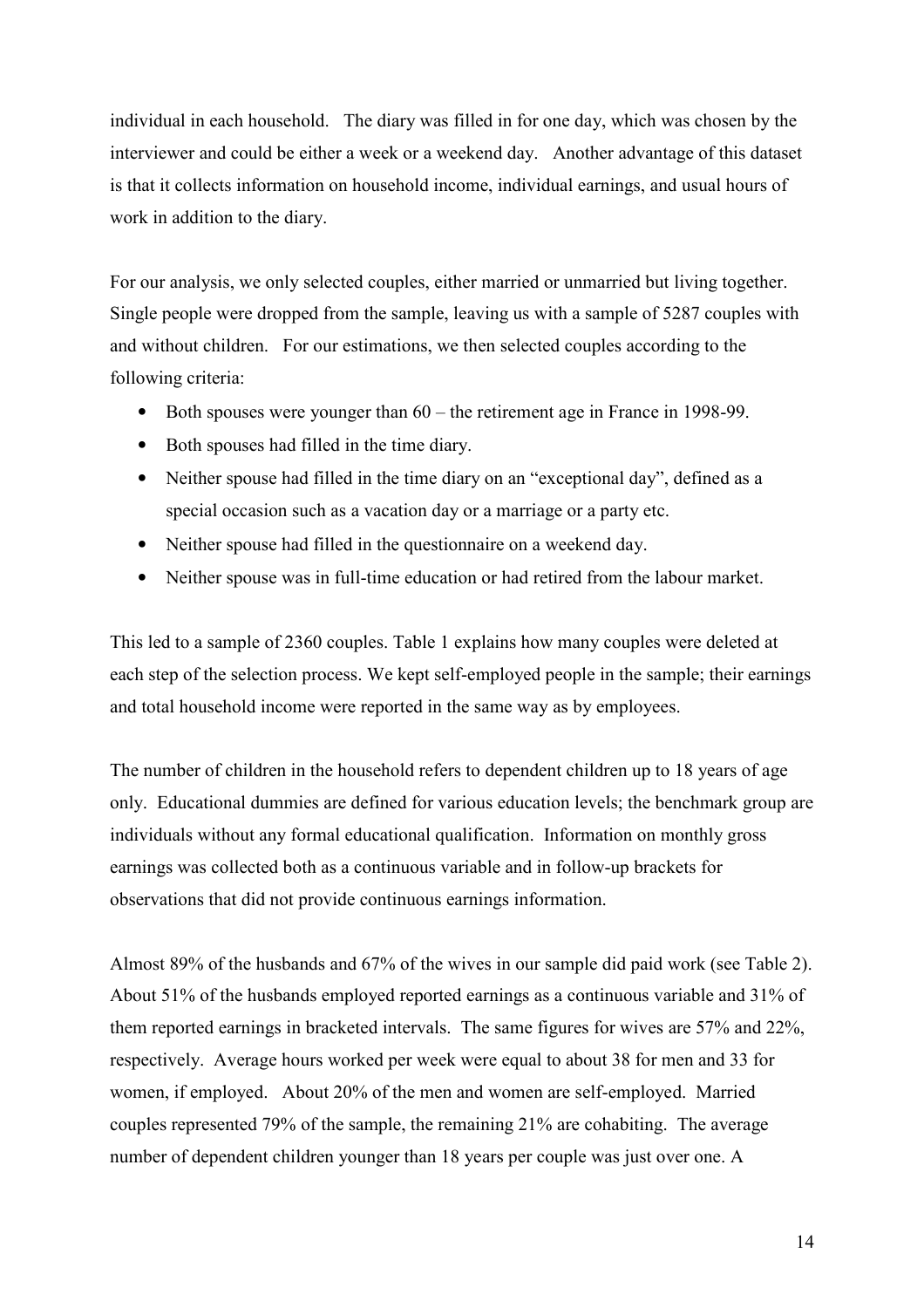comparison of usual hours of paid work with diary hours of work suggests that the correlations between these two variables are equal to 0.24 for husbands and 0.58 for women.

Hourly wages were computed only for spouses that reported continuous earnings information. We use information on usual hours of work drawn from the main questionnaire to compute hourly wages and information on hours of work from the time diary to construct the dependent variable "time spent on paid work" in the time allocation model. In a separate first stage, we estimated hourly earnings equations for husbands and wives, correcting for selection into employment with a Heckman type of model. Predicted hourly wages are used to predict earnings for individuals out of work or with missing earnings information. The estimation results of the Heckman models available upon request.<sup>11</sup>

Total household income before taxes was collected only in brackets. We set total household income equal to the mid-point of each interval for taxation purposes and equal to the top boundary (7622 Euros) for individuals in the top bracket. The level of total household income obtained in this way was then compared to the sum of the earnings of the two spouses. Whenever total household income was found to be less than the total earnings of the two spouses, it was set equal to the total earnings – this occurred in very few cases. The average before tax wage rate was about 10 Euros per hour for men, and almost 9 Euros for women (see Table 2). Average net household income per year was equal to 26,000 Euros. To give an order of reference, the minimum wage per month was slightly less than 1000 Euros at the time.

About 10% of the households in the sample receive some income from unemployment benefits, but only for 2% these benefits represent the main source of income. About 2% of the sample received welfare benefits. The average level of welfare benefits was 2011 French Francs in 1998 and the maximum was 2502.30 FF for singles and 4504.14 FF for someone with two dependent children. In our models, we do not incorporate unemployment benefits and set benefits equal to welfare benefits (following for example, van Soest, 1995).

 $\overline{a}$ 

 $11$  The explanatory variables in the wage equations are educational dummies, log age and its square, and regional dummies. The participation equation includes these variables as well as marital status, the number of dependent children, and dummies for children in the age groups 0-2 and 3-5.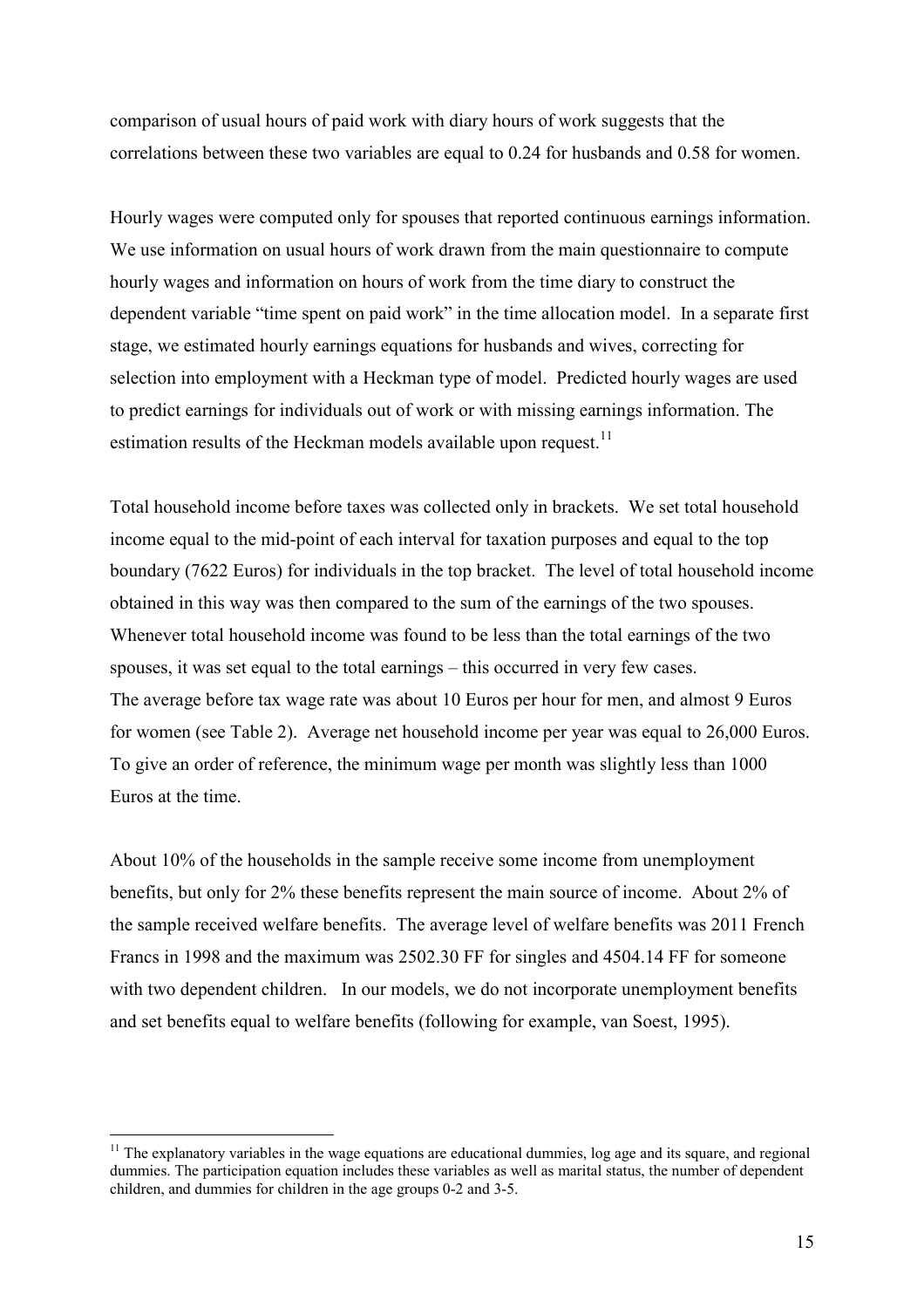# **Imputing taxes**

There is no information in the survey on after taxes income and earnings. To compute net total household income and net earnings for each spouse, assumptions had to be made for unmarried couples on the part of total income that would belong to each spouse and on how children are reported. As discussed in Section 3, the number of dependent children affects the tax amounts. In the case of a married couple where only one spouse earns some income, the amount of taxes payable will fall, while for unmarried couple this will not matter.

In the case of unmarried couples, we assumed the following:

- Each partner (of course) reports his/her income from work
- Total household income minus the income from work of the wife is reported by the husband, so we assume that all non-work income accrues to the husband.
- If both spouse worked some positive hours, each of them reports some children. To minimize the tax burden, the spouse earning the higher salary reports more children if the number of children was even.
- If both unmarried spouses were out of work, then they split children between each other and when the number of children was odd, we attributed more children to the husband – this occurred in seven cases only.

Then we applied the tax brackets in force at the time to "taxable" income, computed using the approximation that taxable income is 0.72 of total income. For unmarried couples, the total taxes paid by the household were computed by summing the taxes paid by each partner. Average tax rates per household were then computed by dividing total household taxes by total household income. The average level of the effective tax rate was quite low - about 6% of household income. This is in line with the findings of other studies that use similar data on earnings (see, for example, Bourguignon and Magnac, 1990).

#### **The diary and the allocation of time of spouses**

The diary was filled in by each household member on a specific day. The following is to be noted:

a) It was the interviewer that chose the day the diary should be filled in.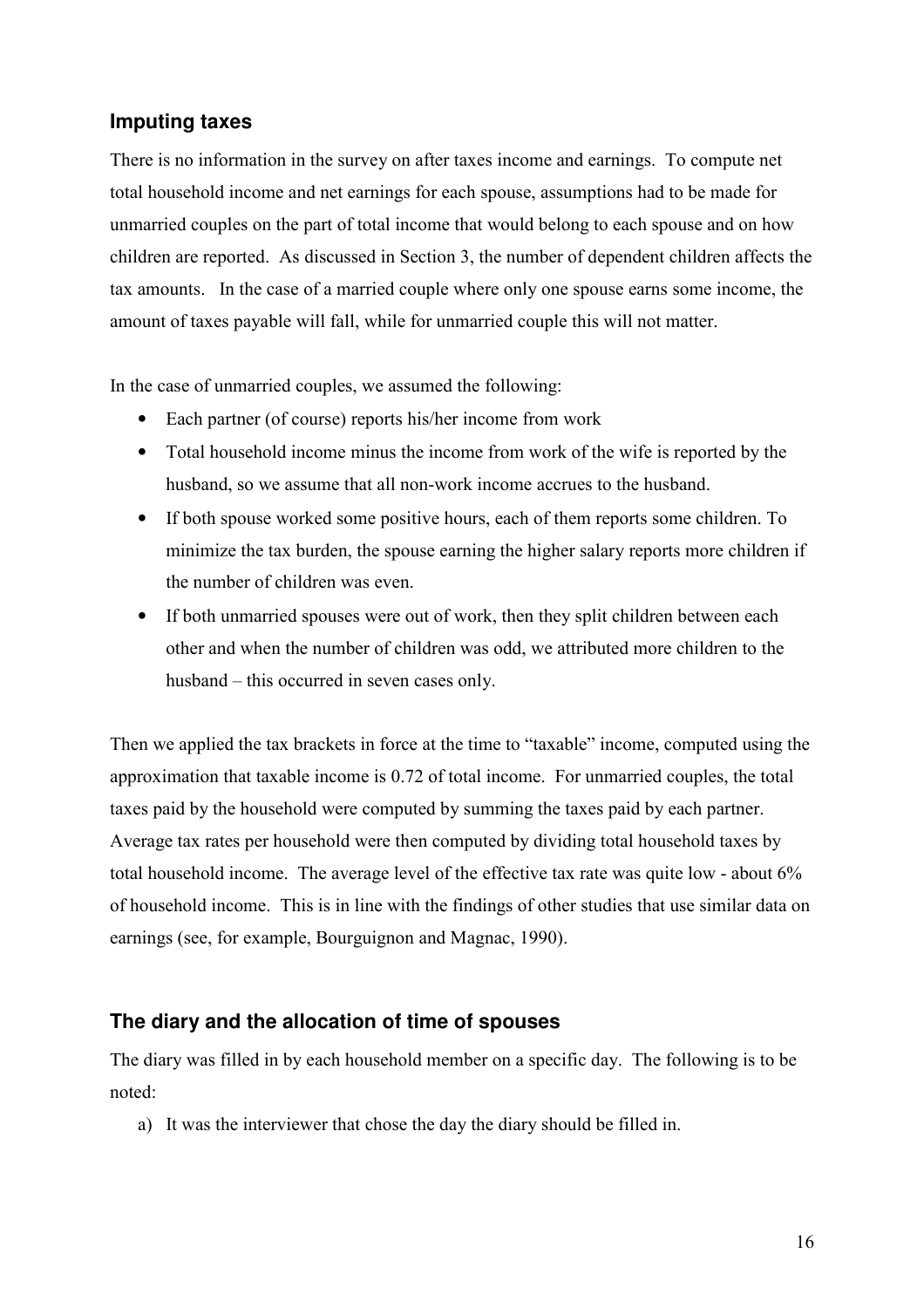- b) Activities were recorded every ten minutes and a 24 hours span was covered by the diary.
- c) Main and secondary activities were coded the latter are defined as activities carried out simultaneously with another, primary, activity. For example, cooking and watching the children - the respondent decided which activity should be coded as primary and which one as secondary, if any.
- d) About 140 categories of main activities and 100 categories for secondary activities were defined by the survey designers.

Here we only consider activities reported as main activity. For childcare, we have compared responses computed including childcare as main and also as secondary activity, and found that, perhaps surprisingly, the two did not differ much. We have summed total time spent on various activities to calculate total time spent on each activity over the diary day.

We distinguish the following activities:

- 1. Paid work, whether at home or at the office (not including commuting time).
- 2. Household work, including time spent taking care of the children, taking the children somewhere and playing with the children, cleaning, shopping, cooking, doing the laundry, cleaning the dishes, setting the table, and doing administrative paper work.
- 3. Household work as at point 3 and including also semi-leisure time, defined as making jam or knitting, gardening, doing household repairs, or taking out pets.
- 4. "Leisure" time, including leisure, personal care and sleeping time.

On average men perform more market work and less unpaid house work than women (see Table 2). On average, women perform 80 minutes of total work per day more than men having defined total as the sum of paid and unpaid work activities. We find that cohabiting couples on average do not pay higher effective taxes than married couples, at least according to our tax algorithm which assumes that unmarried spouses with children fill out their returns such as to minimize the income taxes paid by the couple. As expected, the average effective tax paid falls with the number of children in the household.

Table 3 presents an overview of the distribution of the tax rates in our sample, separately for several subsamples. On average, tax rates are quite low compared to other countries. They are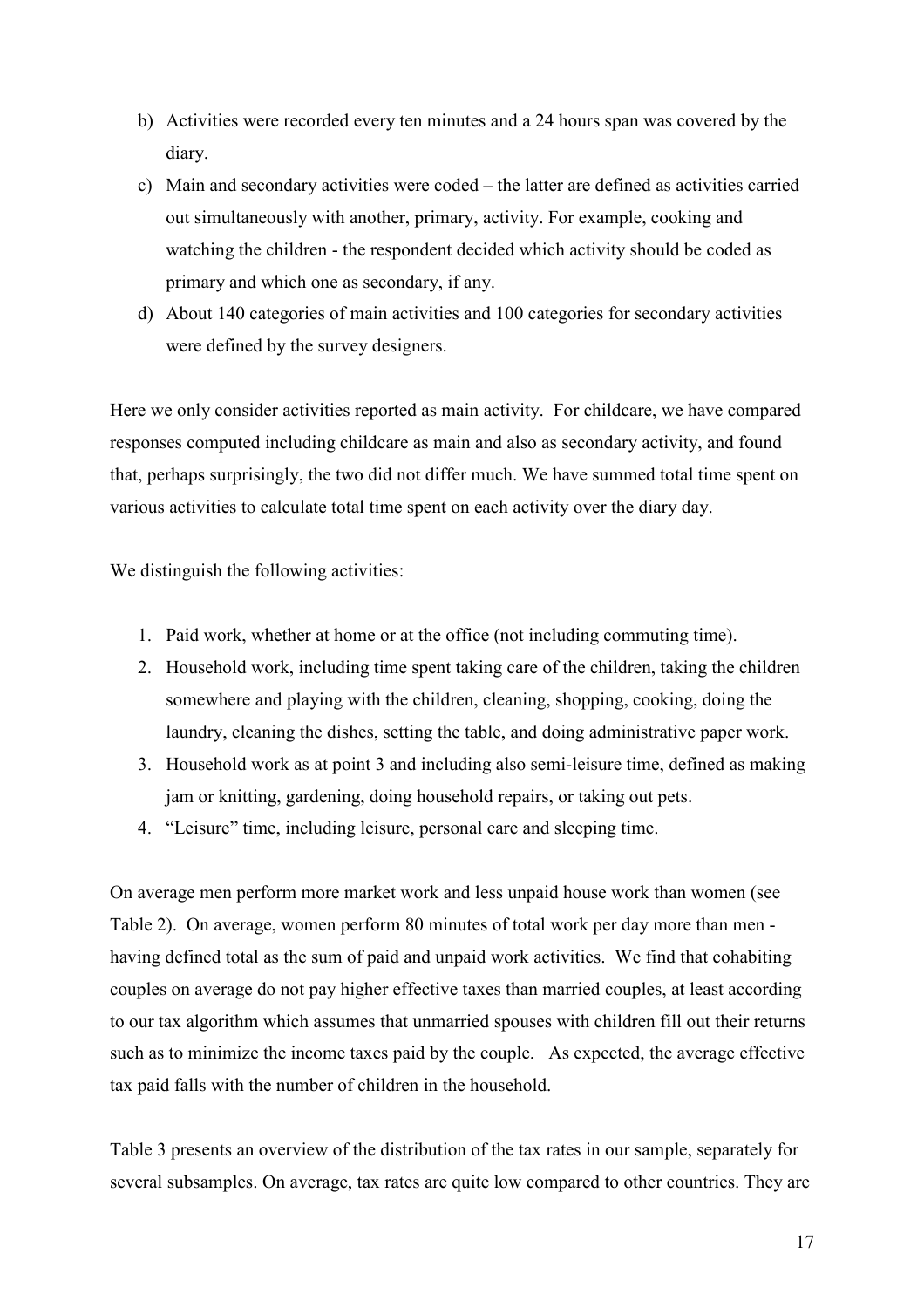higher for married couples than for cohabiting couples, but this is not because of the tax rules but because of a composition effect – the group of cohabiting couples has more low income households who have lower tax rates. Similarly, the differences between couples with and without children are a mixture of tax rule effects (leading to lower tax rates for families with children) and compositional effects.

# **5. Descriptive statistics of time allocation of spouses**

The distribution of time allocation of spouses is given in Table 4, distinguishing the following activities:

- 1. paid work;
- 2. childcare, which is included in housework, but here also shown separately
- 3. housework, including childcare as above;
- 4. housework according to a broader definition, which includes not only childcare but also "semi-leisure" activities, such as gardening, house repairs, taking out pets, knitting, and making jams.
- 5. total "work", which includes paid work, housework and child care.

The table shows that men do the bulk of paid work: the "median" husband in the sample spends about 480 minutes (8 hours) on market work, compared to 180 minutes (3 hours) for the "median" wife in the sample. Instead, women perform most of housework, with the "median" wife in the sample spending 250 minutes on it, against 40 minutes for the "median" husband. The picture is only slightly more balanced if a broader definition of housework is adopted, with the median husband doing 70 minutes of housework compared to 270 minutes for the median wife.

Interestingly, a comparison of total paid and unpaid work time of spouses shows that the median wife does 50 minutes more of total work than the median husband. The picture would, however, be different using a different specification of "house work", including "semileisure" activities such as gardening, doing house repairs, taking out pets, sewing and producing home-made jams, as under this definition house work time of men increases considerably (see Table 1).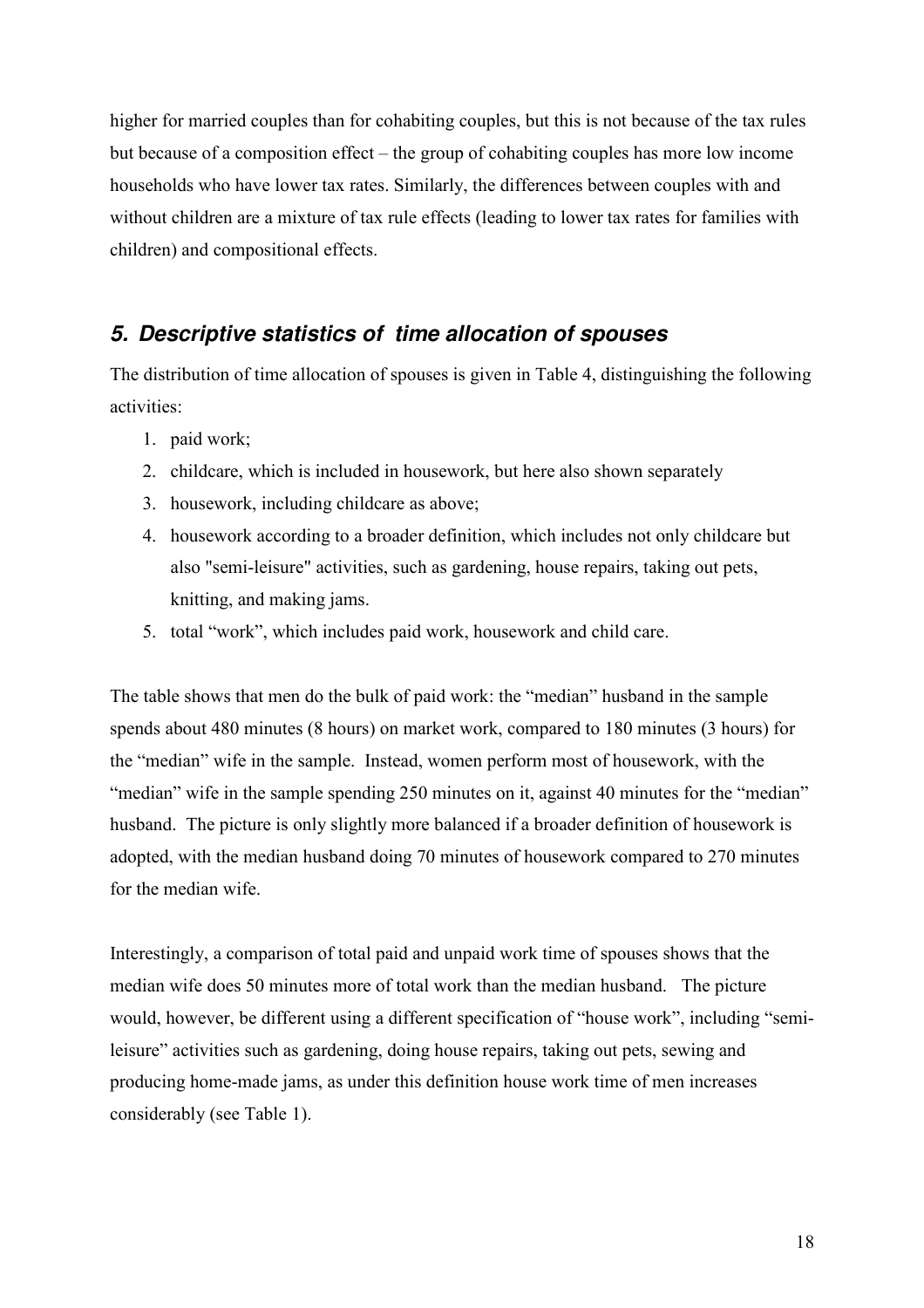In Table 5 we compare the distribution of time allocation for spouses with children younger than three years. (Note that child care is publically provided and free of charge for children aged three and above in France.) Here the balance of market and non-market time becomes more unequal, with men performing disproportionately more market work and women doing more non-market work. In particular, it is striking that in spite of having one or more small children, over a quarter of the men in the sample spend no time with them on the day the diary was filled in. This picture would change slightly if we had not excluded observations answering the diary on a weekend day (see for example Bloemen and Stancanelli, 2008, for a specific analysis of time with the children of two-parent households, using the same data). In addition to this, mothers of young children tend to spend considerably more time on paid and unpaid activities than their husbands: at the median she "works" 140 minutes per day more than he does. Overall, fathers of small children are found to perform the same amount of total work as most women in the sample (580 minutes, cf. Table 2, against 720 for mothers of small children).

Table 6 presents the same distributions of time allocation for households where both spouses performed more than 7.5 hours of paid work during the day the diary was asked. Here we see that both husbands and wives tend to spend less time on housework than most other couples in the sample do (cf. Table 4). This is especially true for women, for whom housework time is now roughly halved compared to the complete sample. Interestingly, here the median woman is still doing 70 minutes more of total work than the median man. The total work load of both spouses increases only slightly, by half an hour for women and by 10 minutes for men, relative to the median spouses in the total sample (see Table 4), although men in the highest decile work one more hour than in the same decile of the complete sample. It is remarkable that women employed full-time with a husband also working full-time are found to perform more than one hour of total work more per day, at the median, than (their) husbands.

To better understand within-couple differences in the balance of paid to unpaid tasks, Table 7 gives the share of the husband in the total time allocated by the couple to the given activities. We provide both the mean and the median share, as the mean may be influenced by extreme values of the distribution of husband's time shares. Indeed, it is found that the median husband in the sample does 61% of the market work carried out by the couple, while on average, husbands do 67% of all market work performed by the couple. The median husband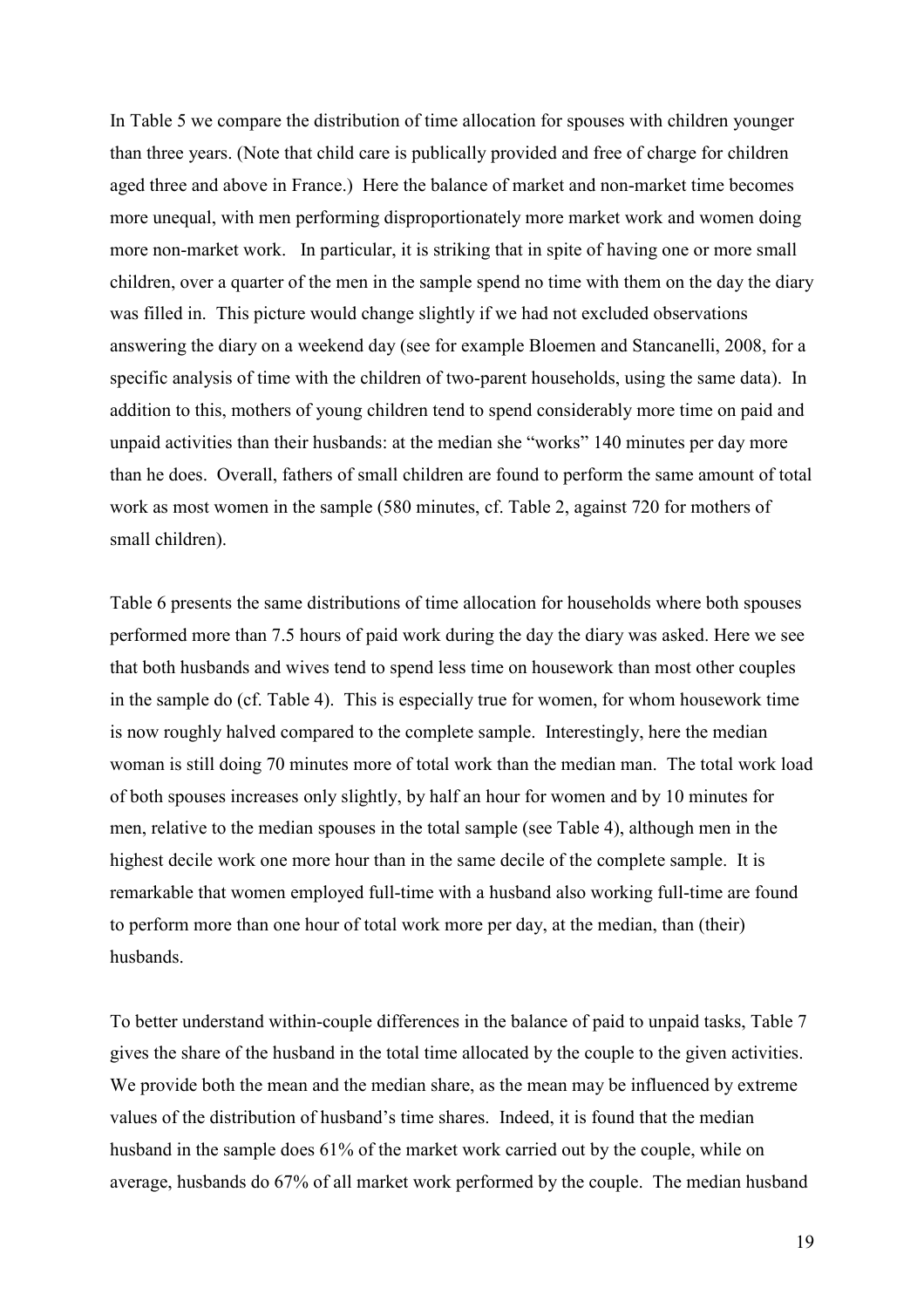performs only 13% of the housework done by the couple. This figure increases to 22% if a broader definition of housework is adopted. Finally, considering the total amount of market and non-market work carried out by the two spouses within each household, husbands carry out a substantial though still unequal share of that - the median share is 46.67% and the mean 44.42% -–conditional on using a definition of "house work", which excludes "semi-leisure" activities.

Looking at the share of time allocated to each task by husbands in couples with small children (Table 8), the unbalances are found to increase. Husbands do now all of paid work at the median and 16% of housework. The balance of total time is still unequal, with the median husband doing 44.58% of total work carried out by the household –at least adopting a definition of "house work", which excludes "semi-leisure" activities.

Table 9 illustrates husbands' time shares for couples where both spouses work more than 7.5 hours on the day of the diary. The balance of paid work is now more equilibrated with men doing 50.5% of paid work Still, although the share of housework done by men has increased relative to the complete sample statistics, it remains considerably below 50%: 18% for the median husband. This suggests that the time allocated by husbands to unpaid household tasks is sensitive to the wife's labour market status and market hours of work. However, things appear to balance out in total, as the median man in these couples is found to carry out 47% of total market and non-market tasks.

 The picture would be more balanced if total work were calculated including semi-leisure activities, as that would increase considerably the time husbands spend on "housework" so defined (see Table 1 and following).

# **6. Estimation Results**

We have allowed the (linear) utility of leisure (equal to the day time budget minus paid work and unpaid market work) and of housework time (defined according to the narrow definition, which excludes "semi-leisure" activities) to vary with a number of covariates, characterizing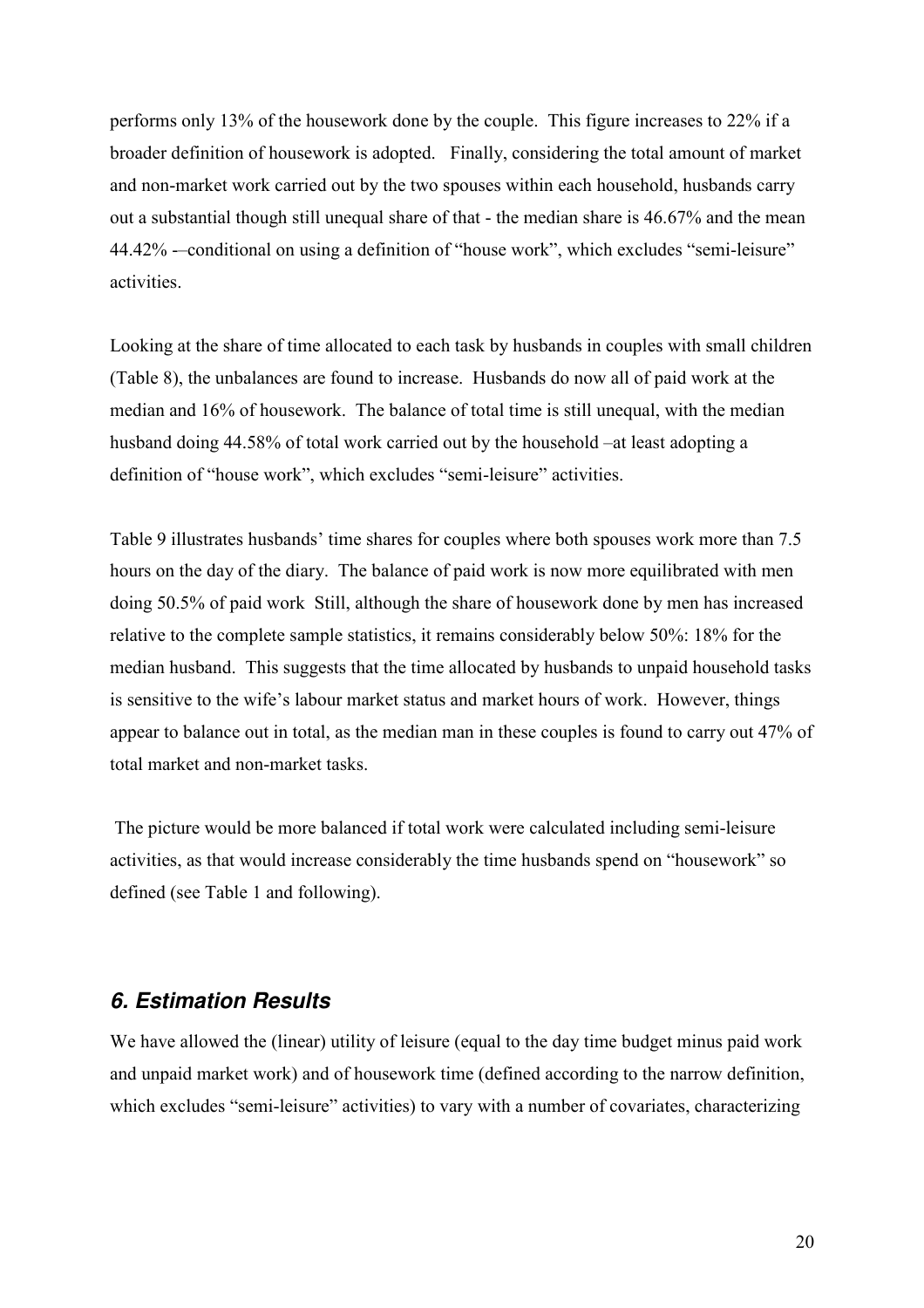the individual and the household.<sup>12</sup> These are the age of the individual, marital status, the number of dependent children, and dummies for the presence of young children. A positive coefficient on one of the interactions with leisure implies a positive effect on the marginal utility of leisure and a negative effect on market labour supply (ceteris paribus). A positive coefficient on one of the interactions with non-market housework implies a positive effect on the marginal utility of housework. The parameter estimates using the narrow definition of housework are given in Table 10, for the specification allowing for 11 discrete choices  $(0, 1, 1)$ 2, …, 10 hours per day) of paid work and housework for husband and wife – producing 14,641 (11\*11\*11\*11) points in the choice set; results for the smaller choice set of 4 discrete choices for each activity – giving a choice set of 256  $(4*4*4*4)$  points are similar in many respects; they are available upon request from the authors.

The first block of coefficients is hard to interpret due to the squares and interactions. Therefore, Table 12 presents the average marginal derivatives of the objective function with respect to its five arguments, as well as the fractions of sample observations where the predicted marginal derivative is negative. We find that the objective function increases with the level of household income at every observation in the sample, something that is required for the economic interpretation of the model. For the other marginal utilities, the interpretation in Section 2 should be kept in mind. The marginal utility of leisure is positive for all the men in the sample; it is negative for almost 13 per cent of the women. This indicates that the average couple will choose an option with more leisure than paid work if everything else is kept constant (including income and hours spent on house work). Interestingly, the marginal utility of house work is positive for almost all observations, except for 2.5% of the men, suggesting that non-market work is more attractive than paid work, possibly because of the implied household production output (which, unlike earnings, is not kept constant; see Section 2).

The coefficients on the interactions of exogenous characteristics with the four activity amounts in the middle part of Table 10 can be interpreted in a similar way as in van Soest (1995), as affecting the marginal utility of each time use and thus making choice options with much time spent on a given activity more or less attractive. For example, the fact that the couple is married rather than cohabiting reduces the marginal utilities of both spouses' leisure

 $\overline{a}$ 

 $12$  The results using the broad definition are qualitatively similar in most regards. These will be added to the next version of the paper.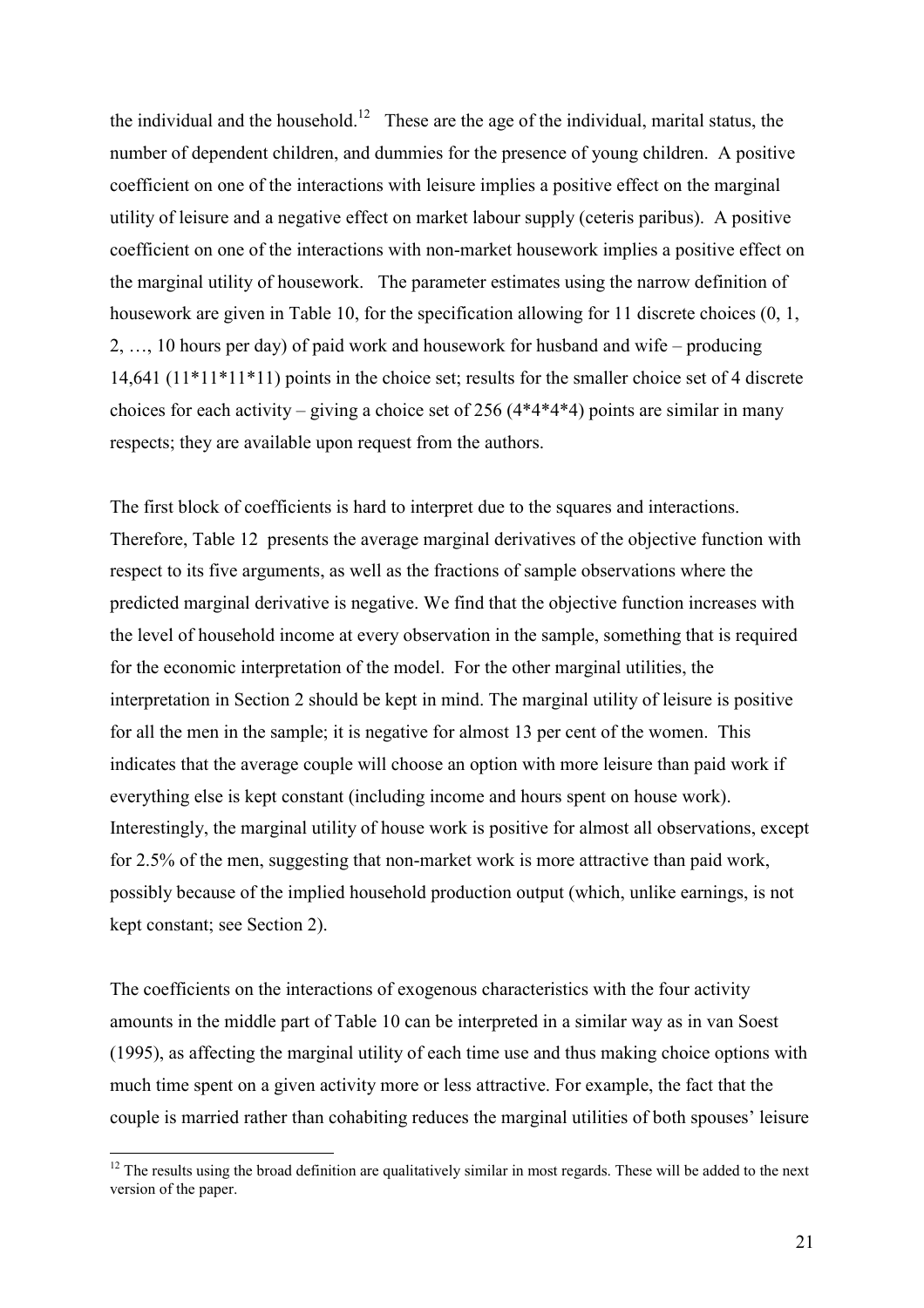but increases the marginal utility of house work for the wife, suggesting that in married couples, women will do less paid work and more house work than in similar unmarried couples. Children - and young children in particular - strongly and significantly increase the chances that the wife does a lot of housework, at the cost of either paid work or leisure. For men, the effects of children are much smaller but we still find significant effects, particularly for very young children. These go in the expected direction: an increasing marginal household utility of more male house work (i.e., childcare), at the cost of mainly male leisure.

The last four lines provide the estimates of the standard deviations of the unobserved random effects  $\xi$  of the marginal utilities of leisure time and housework time for each spouse. None of the standard deviations is statistically significant and they are all quite small, suggesting there is no evidence of unobserved heterogeneity. This seems to be a common finding with this kind of models, where, with cross-sectional data, it is hard to disentangle unobserved heterogeneity from noise.

The predicted and actual observed proportions of observations falling in each discrete interval of market and house work considered are presented in Table 12. The model predicts average time spent on each of the four activities quite well, but does not do a good job in predicting the distribution of paid hours of work. In particular, the model underpredicts working zero hours and overpredicts working a small positive number of hours. A plausible reason is that the model does not incorporate fixed cost of work paid work or hours restrictions. Moreover, due to the (time and money) cost of travelling to work, working a few hours per day may not be worthwhile for most people, so that part-timers often work a few days per week rather than a few hours every day. This kind of cost is not incorporated in the model.

#### **Elasticities and policy simulations**

To estimate the sensitivity of the spouses' discrete time allocation choices to changes in before or after wage rates and the tax system, we have used the model and the estimated parameter values to compute predicted probabilities under various scenarios. In each scenario, the complete model is simulated and the discrete distribution of the four activities is produced. The baseline scenario corresponds to the actual budget sets used for estimation and produces the distributions presented in Table 12. The other scenarios change something in the budget set, either because of a change in the tax rules or because of a change in the gross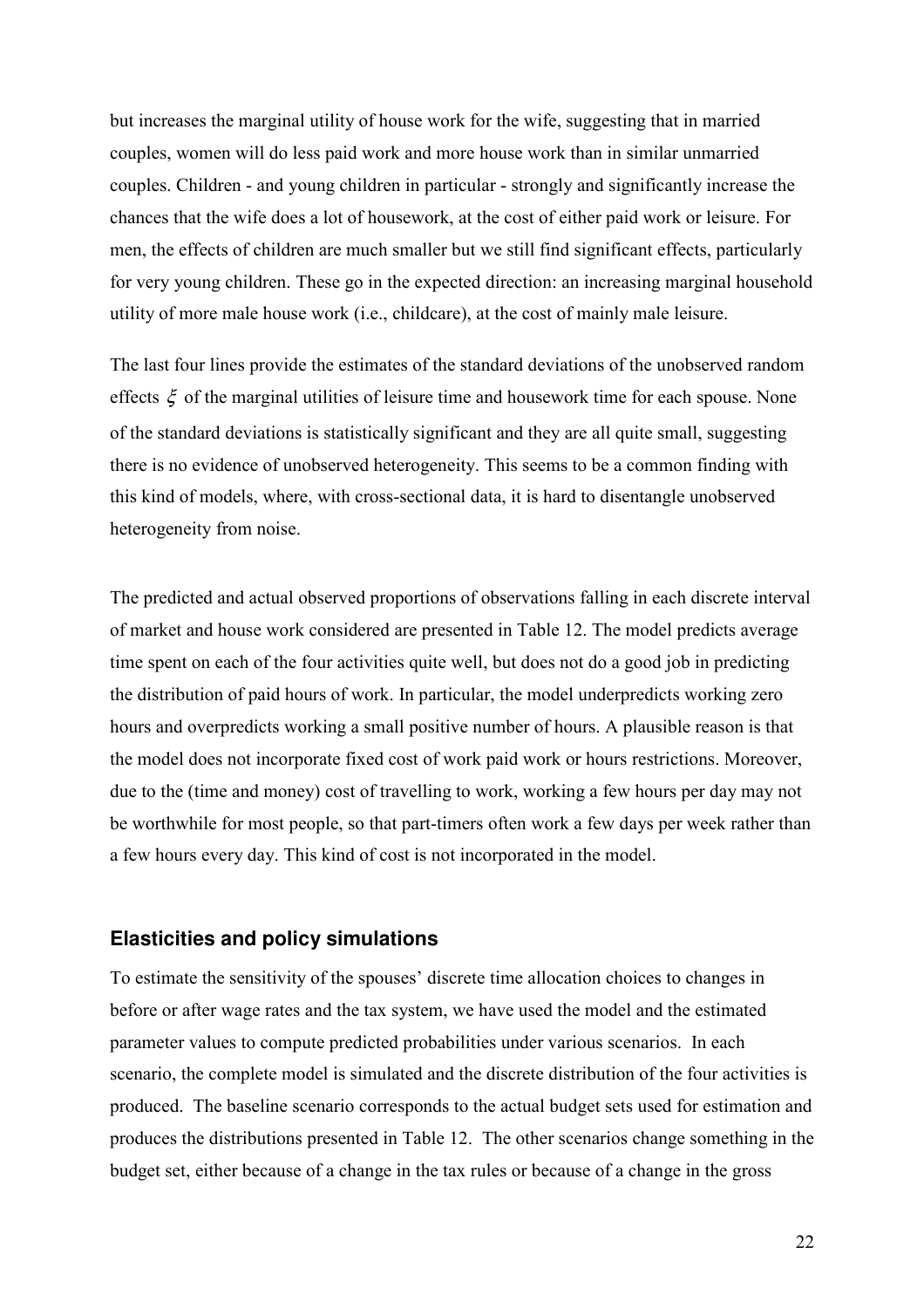wage rates (which then, keeping the tax system constant, leads to a somewhat smaller change in net wages because of the progressive nature of the tax system). Tables 13 presents the changes compared to the baseline scenario, for the benchmark choice sets (11 points for each activity). Qualitative results are largely similar for the choice sets with four points per activity only (results available upon request). The table presents the changes in the participation rate (the probability that some time is spent on a given activity) and the average hours spent on each activity.

The first scenarios are changes in all gross wage rates of men, women, or both, keeping the tax system as it is in the baseline scenario (with joint taxation for married couples and separate taxation for cohabiting couples). These simulations essentially compute something similar to wage elasticities, though it should be noticed that the changes in net wage rates are somewhat smaller than the increase in gross wage rates because of the progressive taxes weighing relatively heavy on the extra earnings. We focus on discussing the results in Table 13, Table 14 largely gives similar results.

An increase in all women's wage rates of 10% would increase their market participation and hours quite considerably. Participation increases by 1.13%-points, and average hours by 3.80%, implying a own wage rate elasticity of about 0.4 for partnered women. The crosswage effects on participation and hours of paid work of the husband are negative but very small; the estimated cross-elasticity on male labour supply would be only about -0.02. Women would react to an increase in their wage rate by readjusting the time allocated to nonmarket work: participation would go down by almost half a percentage point and hours by 1.68%, giving an elasticity of about -0.17. The time allocated by men to non-market work would go up in response to changes in their wives' wage rate: participation in (narrowly defined) house work would increase by 0.34 percentage points and hours by 1.35%.

The second simulation considers changing the men's gross wage rates by 10%, leaving the women's wage rates as in the benchmark situation. An increase of ten per cent in the wage of husbands would reduce non-participation in market work by partnered men by almost one % point and increase hours by 2.3%, implying a positive own wage elasticity of about 0.25. Making paid work more attractive for men goes at the cost of their unpaid house work: participation in non-market work by men would fall by 0.53%-points and hours by 2.2%.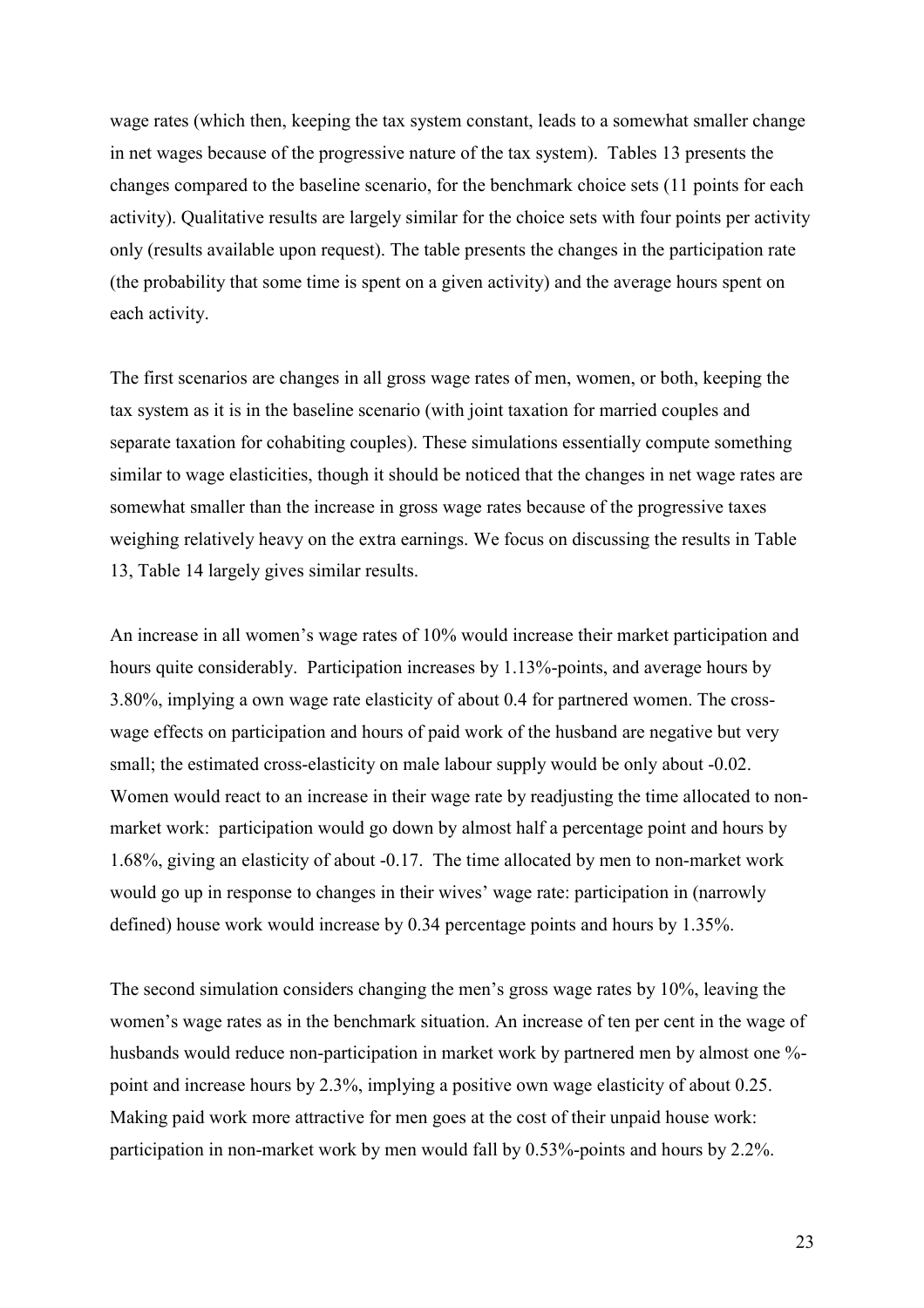Interestingly, women's market and non-market work is almost insensitive to an upward change in their husband's wage – cross-elasticities are very close to zero.

Finally, let us look at an increase of 10% in the (gross) wage rates of both spouses. This policy simulation could be taken to be equivalent to a general reduction of taxes, at least to the extent that everyone would pay taxes. Under this scenario, the elasticity of market participation responses of spouses mirrors the reaction to changes in own and cross-wage rates. The response of housework of men and women suggests an overall reduction in the amount performed, especially for women. Participation in housework by men falls by 0.19% points and hours by 0.89%. For women, we also find a decrease in participation (-0.50% points) and a large drop in hours (-1.84%).

Next consider a change in the tax system, going from joint taxation of married couples to separate taxation for all (so for unmarried couples, nothing changes). Non-participation (zero hours) in market work would increase by 0.15 percentage points for married men and would fall by almost a half percentage point for women. This is in line with common belief that separate taxation of couples would increase participation of married women. In addition to this, average working hours would increase for women by 3.8%. On the other hand, the move to separate taxation would reduce hours of market time of men by 0.68%.

As far as the impact on non-market work goes, moving to separate taxation for all would increase husbands' participation in non-market work by 0.22%-points. Hours of housework by husbands would increase by 0.44%, at the mean. Overall, the picture is that separate taxation leads to husbands doing less market work and more non-market work compared to joint taxation. As far as wives are concerned, hours of house work would fall by 0.55%, suggesting some kind of re-equilibration of the distribution of non-market work among spouses.

Finally, we considered a reform of the "family coefficient". Under the current system, the households with more than two dependent children pay much less income taxes (see Section 3 for details). We simulate the same weights in the family coefficient for any child, so that the tax burden of households with more than two children does not fall disproportionately. We find that such a reform would have little impact on non-market work of parents, but it would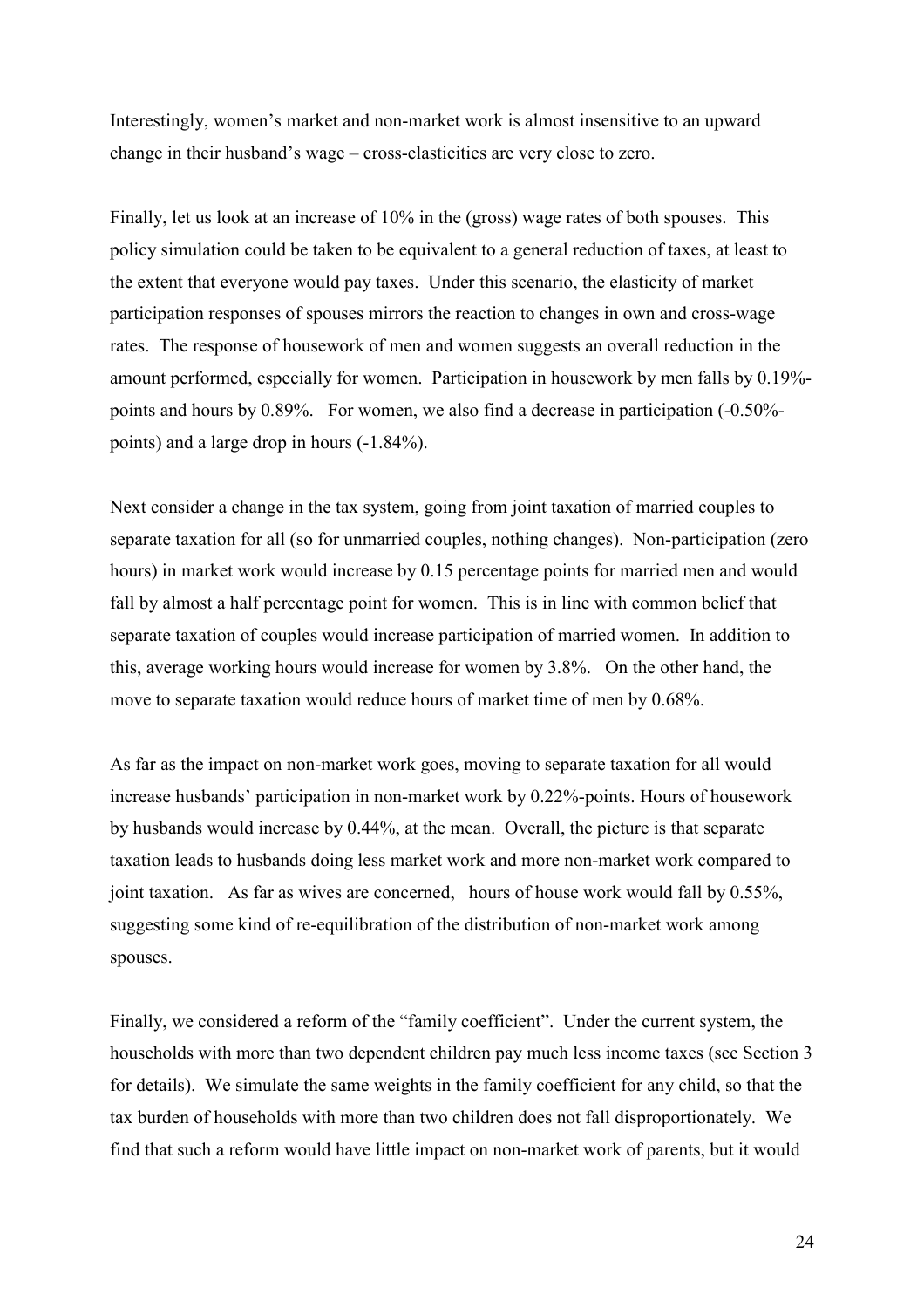decrease market work by women because of the increased tax burden: participation would fall slightly (-0.15 %-points) and hours would fall by 0.73%.

Overall these results suggest that spouses are responsive to changes in the tax system and in own wages. The sensitivity of one's time allocation to their spouse's wages (crosselasticities) is generally much smaller. Finally, it looks as if moving from joint taxation to separate taxation would go in the direction of equalizing market and non-market work of husbands and wives.

# **7. Conclusions**

In this paper, we analyze the impact of taxation on the spouses' allocation of time to paid and unpaid work. We expand on Van Soest (1995), who put forward a discrete choice model of hours of market work of spouses by allowing for time allocation to paid work and unpaid household activities. Neglecting household production may bias the estimates of the wage elasticity of labour supply. The use of a discrete choice specification enables us to incorporate non-linear taxes in the household budget set. An advantage of this model is that it accounts for participation as well as hours decisions. An additional feature of this study is that we model jointly the behaviour of the household members. The model we adopt encompasses both a unitary and a collective approach to describing spouses' time allocation choices. In this study, we also simulate how a shift from a joint taxation system, currently in place in France, to a separate taxation would affect spouse allocation of time to market and non-market activities.

The choice set has over fourteen thousand points for each couple in the sample, since we have allowed for eleven discrete paid market-work intervals and eleven discrete unpaid-work intervals, for each spouse –letting the choice of hours vary from zero to over 10 hours per day, both for market and non-market work. We use for the analysis a time use dataset for France that has the advantage of surveying individual (gross) earnings, usual hours of work and total household income, in addition to collecting diary information on how household members allocate time to different activities. The time diary was collected for all individuals in the household.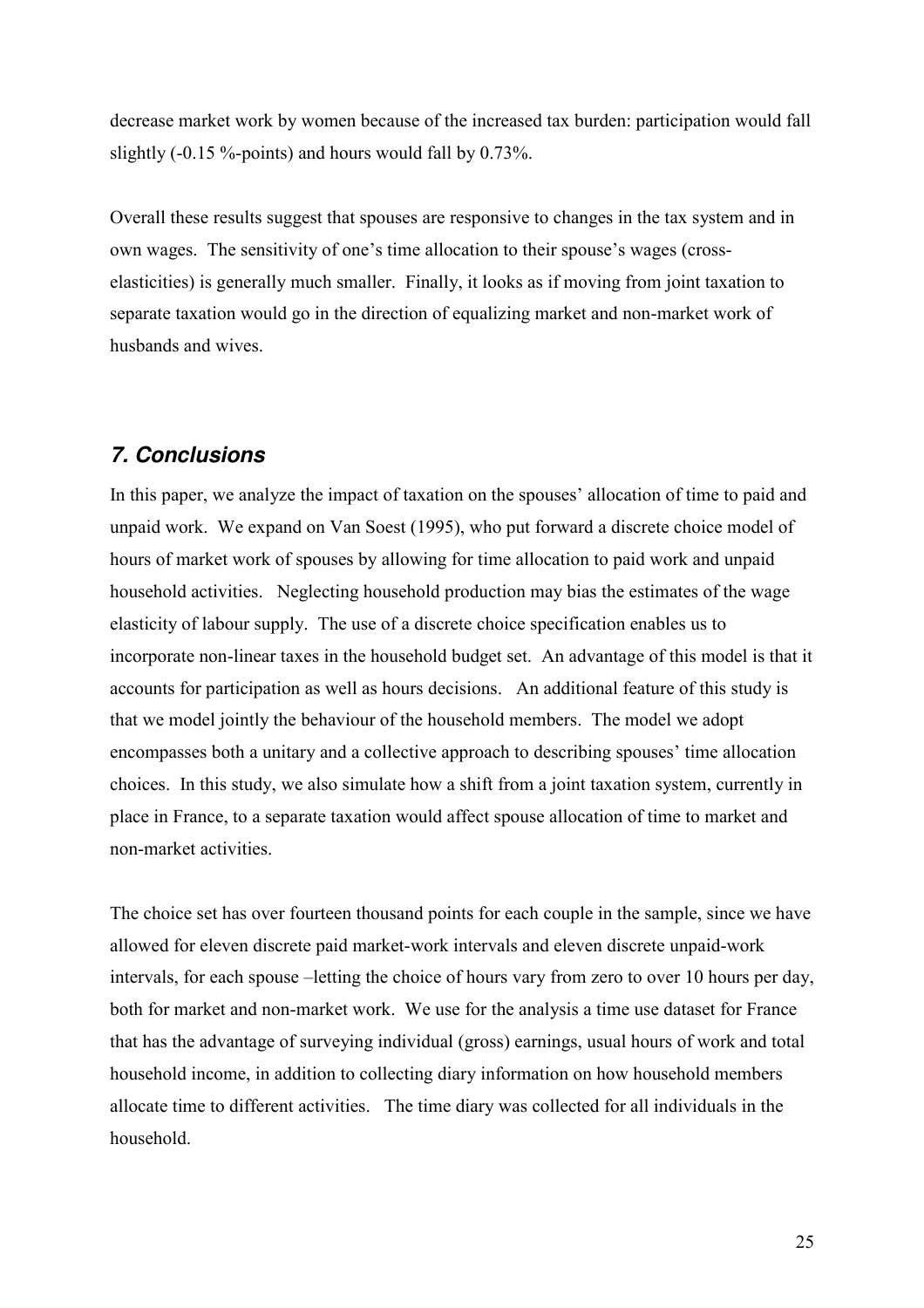We conclude that spouses' marginal utilities increase significantly with the level of household income. The average marginal utilities of men's and women's leisure are both positive, indicating that the average couple will choose an option with more leisure than paid work if everything else is kept constant (including income and hours spent on house work). The marginal utility of non-market work is also positive for men and women. Children, and young children, in particular, strongly and significantly increase the chances that the wife does a lot of housework, at the cost of either paid work or leisure. For men, the effects of children are much more modest and we only find significant effects for very young children, in the expected direction: an increasing marginal household utility of more male house work, at the cost of mainly male leisure.

We also find that both spouses' time allocation decisions are responsive to changes in the tax system and to upward changes in own wages. For example, an increase of 10% in the wage of women would increase their market participation by 1.13 percentage points and increase by 3.80% their working hours. An increase of 10% in the wage of men would increase their market participation by a similar extent (0.96 percentage points) and increase hours by 2.2%. Upward changes in own wage would reduce own house work time, though for women the effect is smaller than for market hours. The sensitivity of one's time allocation to their spouse's wages (cross-elasticities) is generally very close to zero, except for non-market time of men that reacts positively to changes in their wife wage: participation increase by 0.34% points and hours by 1.35%.

Finally, it looks as if moving from joint taxation to separate taxation would go in the direction of equalizing market and non-market work of husbands and wives. As far as women are concerned, participation in market work would increase by almost half a percentage point and hours worked would also increase, by 1.78%. For husbands, the picture is one of doing less of market work and more of non-market work, in response to a change in the tax system, from joint to separate taxation.

Next, we considered another reform of the "family coefficient". Under the current system, households with more than two dependent children pay disproportionately less income taxes. We simulated the same weights in the family coefficient for any child, so that the tax burden of households with more than two children does not fall disproportionately. We find that such a reform would have little impact on non-market work of parents, but it would somewhat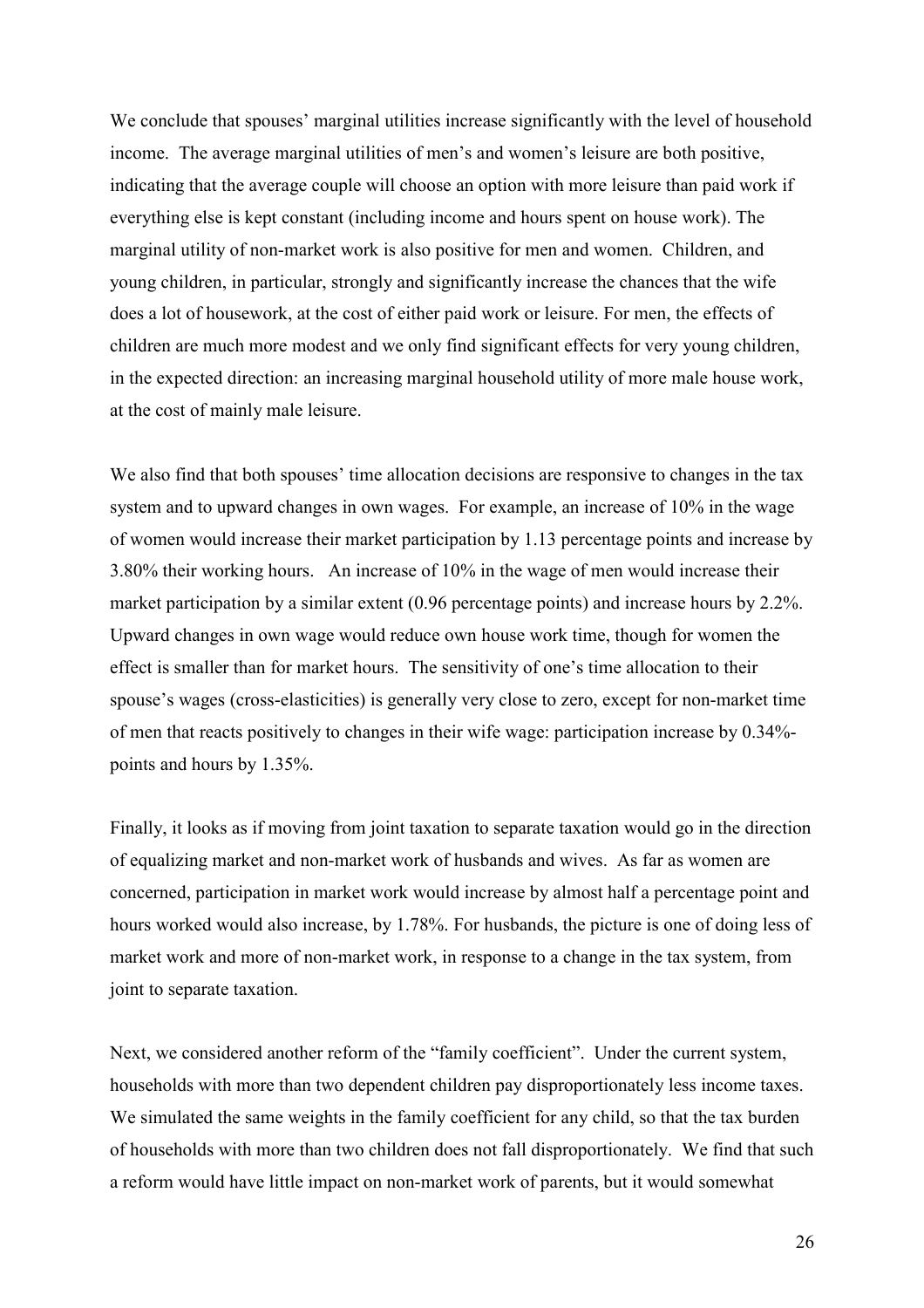decrease market work by women: participation would fall slightly (-0.15 %-points) and hours by 0.73%.

#### **References**

Apps. P. (2006), "Family Taxation: an unfair and inefficient system", mimeo.

Apps P. and Rees, R. (2005), "Gender, Time Use and Public Policy over the Life Cycle", Oxford Review of Economic Policy, Vol. 21, No 3, pp. 439-461.

Apps, P (2003), « Gender, Time Use and Models of the Household », IZA Working Paper No. 796, June.

Apps, P. F. and Rees, R. (1997), "Collective Labor Supply and Household Production", Journal of Political Economy, 105, 178-190.

Apps, P. F. and Rees, R. (1996), "Labor Supply, Household Production and Intra-Family Welfare Distribution", Journal of Public Economics, 60, 199-209.

Apps, P. F. and Rees, R. (1988), "Taxation and the Household", Journal of Public Economics, 35, 155-169.

Bloemen, H. G. and Stancanelli, E. F. G. (2008), "How do spouses allocate time: the effects of wages and income", IZA WP, September.

Blundell, R. and I. Walker (1986), A life-cycle consistent empirical model of family labour supply using cross-section data, Review of Economic Studies, 80, 539-588.

Bourguignon, F. and Magnac T. (1990), "Labour Supply and Taxation in France", Journal of Human Resources, Vol. 25, No. 3, pp. 358-389.

Callan, T., van Soest, A. And Walsh, J. R. (2007), "Tax Structure and Female Labour Market Participation: Evidence from Ireland", ESRI Working Paper, No. 208, September.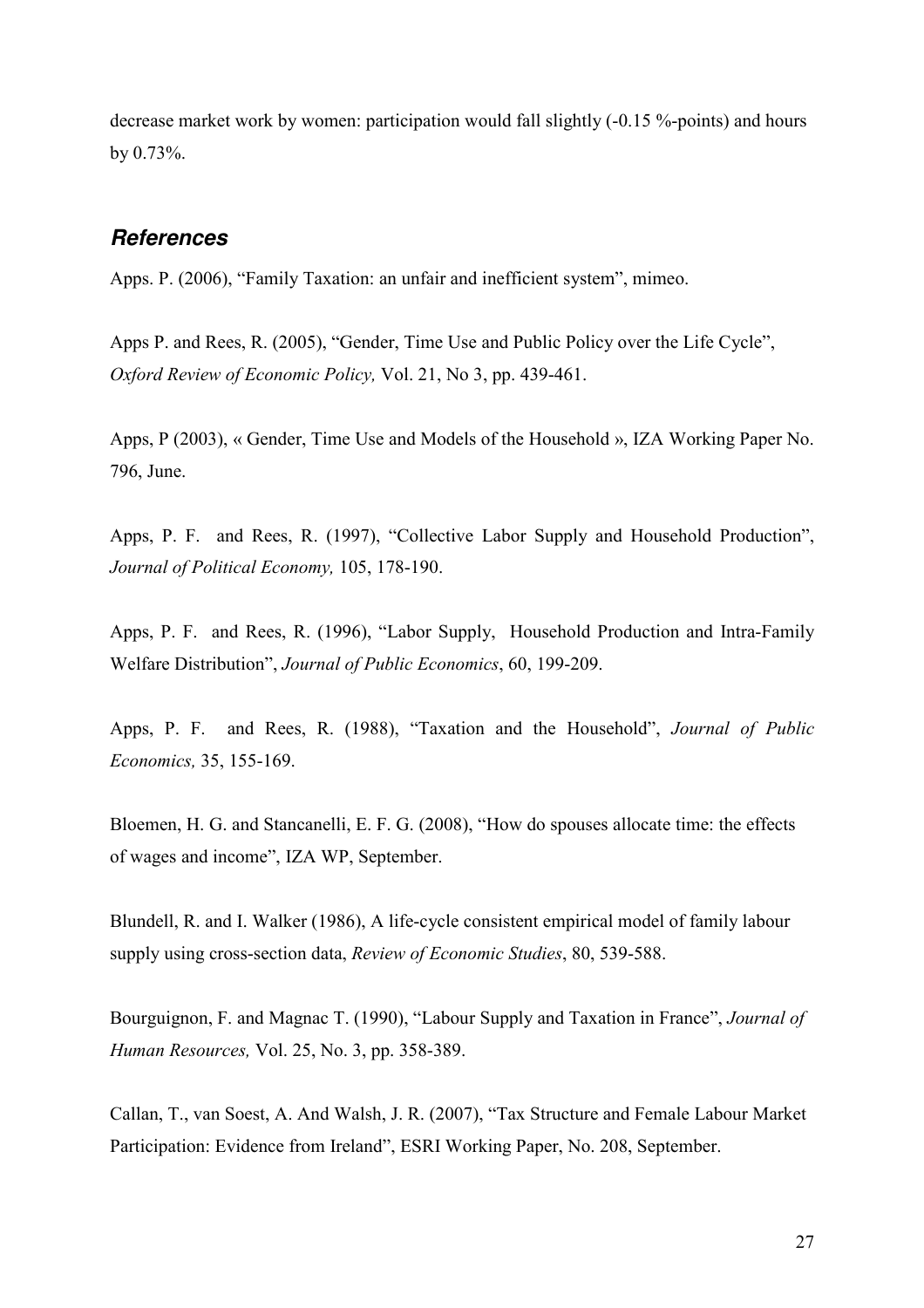Donni, O, and Moreau, N. (2007), "Collective Labour Supply: a single equation model and some evidence from French data", The Journal of Human Resources, Vol. 42, pp. 214-246.

Hersh, J. and Stratton, L. S.(1994), ``Housework, Wages, and the Division of Housework Time for Employed Spouses", American Economic Review, Vol. 84, 2, pp. 120-125.

Kalenkoski, S., Ribar, D. S., and Stratton, L. S. (2008), "The influence of wages on parents' allocation of time to child care and market work in the United Kingdom", Journal of Population Economics, forthcoming.

Kooreman, P. and Kapteyn, A. (1987), "A disaggregated analysis of the allocation of time within the household", *Journal of Political Economy*, Vol. 95, No. 2, pp.223-249.

Stancanelli, E. G. F. (2008), "Evaluating the effect of the French Tax Credit on the employment rate of women", Journal of Public Economics, forthcoming.

Steiner, V. and K. Wrohlich (2004), Household taxation, income splitting and labor supply incentives – a microsimulation study for Germany, CESifo Economic Studies, 50, 541-568.

Van Soest, A. (1995), "Structural Models of Family Labor Supply: A discrete choice approach", Journal of Human Resources, Vol. 30, pp. 63-88.

Van Soest, A., M. Das and X. Gong (2002): A structural labour supply model with flexible preferences, Journal of Econometrics, 107, 345-374.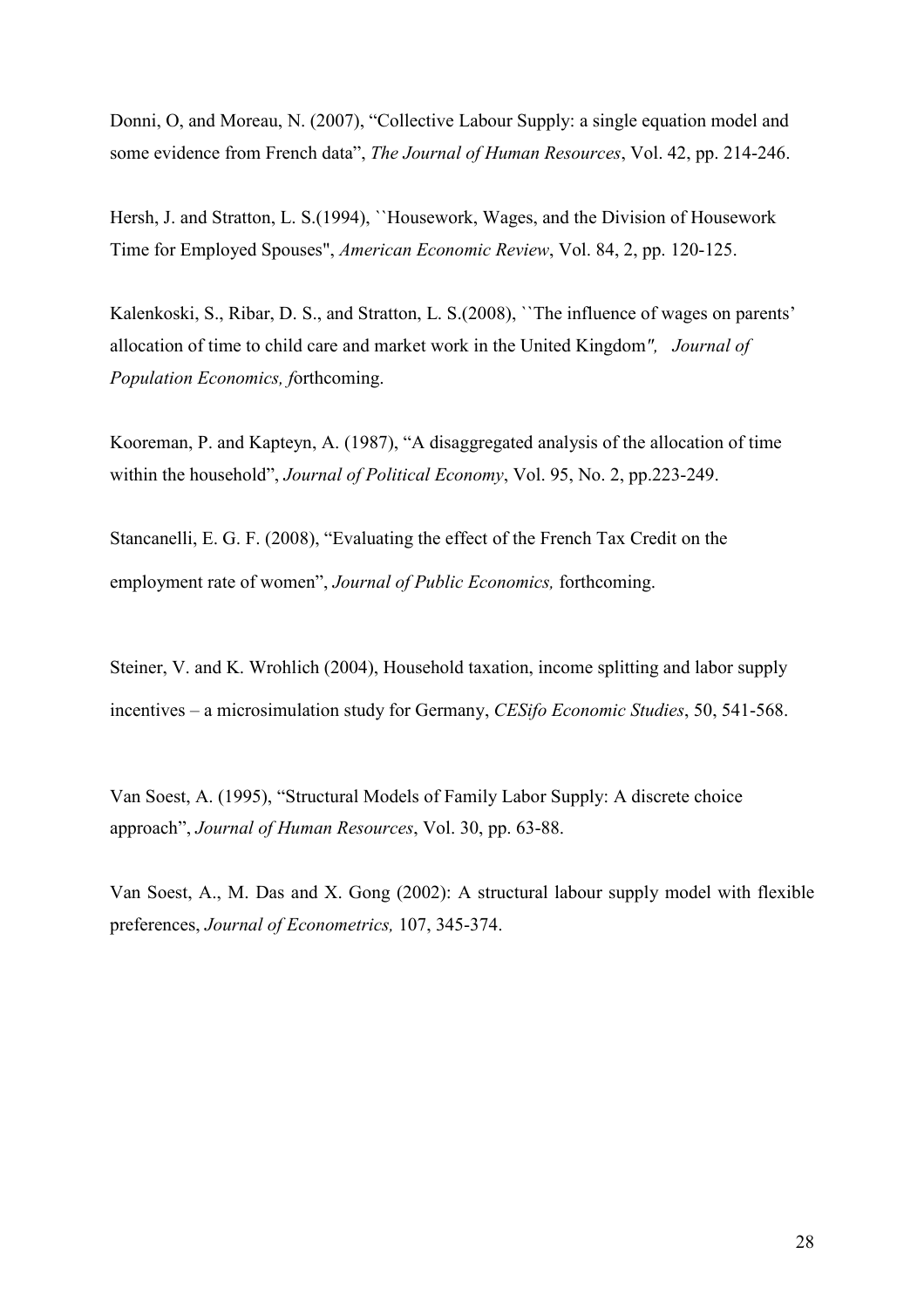

**Income tax rates, 1998**



Figure 2. "Marginal" tax rate on wife additional earnings

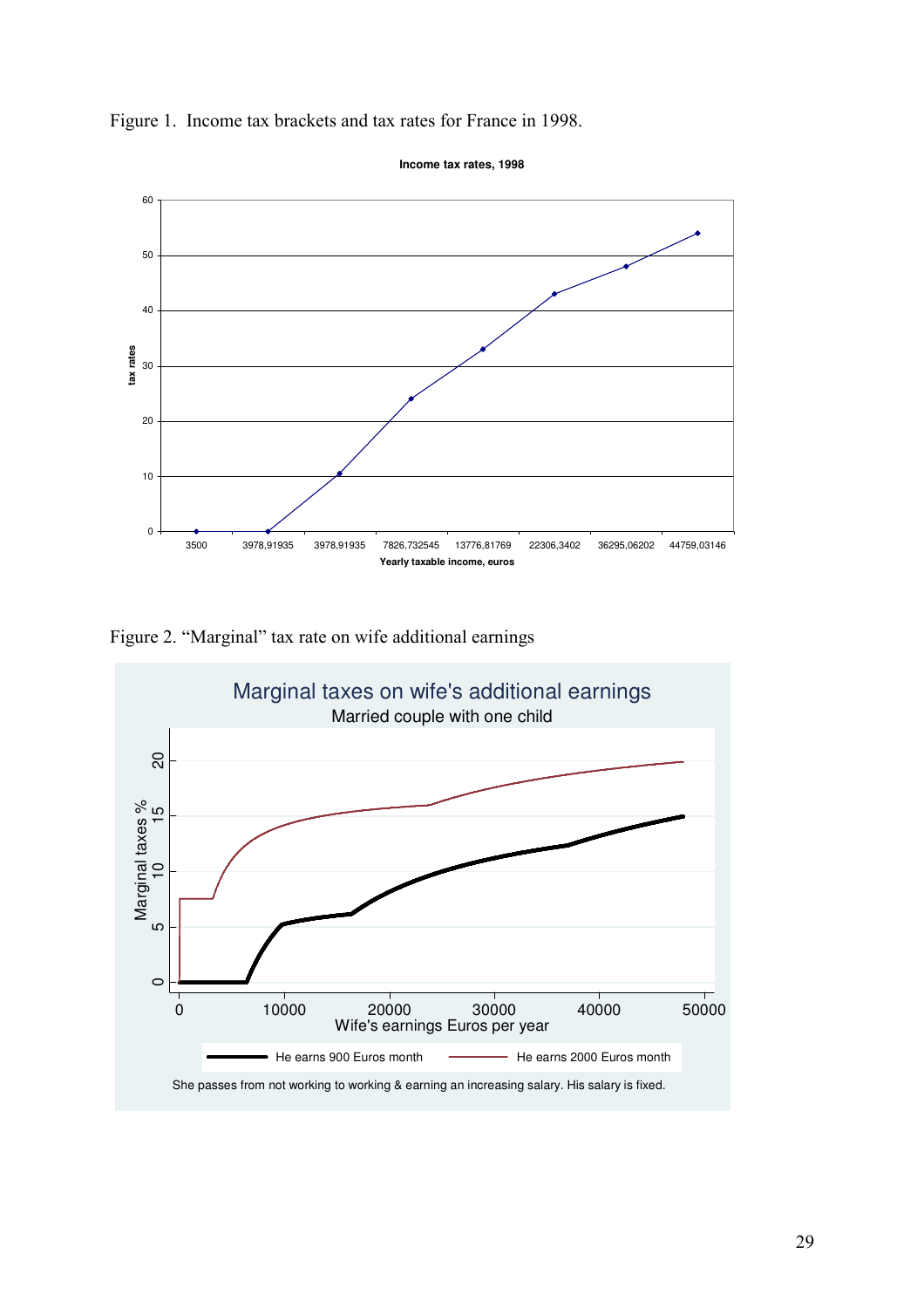# Table 1 Sample selection

| <b>Selection Criterion</b>                 | <b>Households</b> | <b>Households</b> |
|--------------------------------------------|-------------------|-------------------|
|                                            | remaining         | dropped           |
| Original sample size                       | 8186              |                   |
| Dropping single people                     | 5287              |                   |
| Dropping couples with one or two spouses   | 3819              |                   |
| older than 59 years                        |                   |                   |
| Keeping in households where both spouses   | 3564              | 245               |
| filled in the time diary                   |                   |                   |
| Dropping spouses that filled in the time   | 3269              | 295               |
| diary on an exceptional day                |                   |                   |
| Dropping spouses that filled in the time   | 2407              | 862               |
| diary on a Saturday or Sunday              |                   |                   |
| Dropping people in full-time education or  | 2360              | 47                |
| (early)-retirees or doing military service |                   |                   |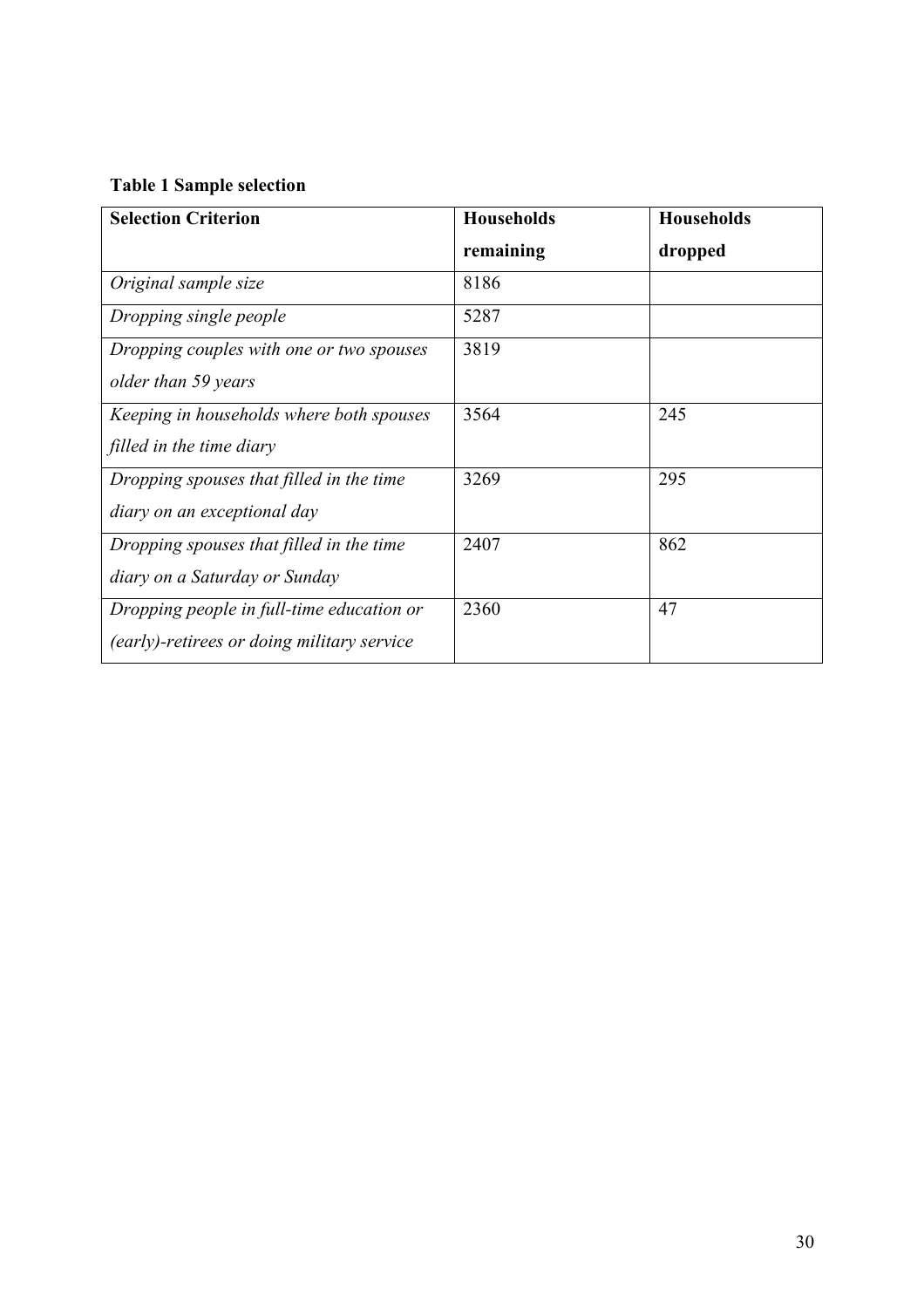|                                                             | Husbands |          | Wives  |        |
|-------------------------------------------------------------|----------|----------|--------|--------|
|                                                             | Mean     | St dev   | Mean   | St dev |
| Age                                                         | 41.95    | 9.42     | 39.62  | 9.34   |
| <b>Education 1</b>                                          | 0.09     | 0.28     | 0.11   | 0.31   |
| <b>Education 2</b>                                          | 0.06     | 0.24     | 0.10   | 0.29   |
| <b>Education 3</b>                                          | 0.36     | 0.48     | 0.27   | 0.44   |
| Education 4                                                 | 0.06     | 0.24     | 0.05   | 0.22   |
| <b>Education 5</b>                                          | 0.05     | 0.22     | 0.09   | 0.29   |
| Education 6                                                 | 0.11     | 0.31     | 0.13   | 0.34   |
| Education 7                                                 | 0.10     | 0.29     | 0.10   | 0.30   |
| French                                                      | 0.94     | 0.23     | 0.95   | 0.23   |
| Employed                                                    | 0.89     | 0.32     | 0.67   | 0.47   |
| Unemployed                                                  | 0.06     | 0.23     | 0.08   | 0.27   |
| Participant                                                 | 0.94     | 0.23     | 0.75   | 0.43   |
| Self-employed                                               | 0.19     | 0.39     | 0.20   | 0.40   |
| Ile-de-France                                               | 0.18     | 0.38     |        |        |
| Regional unemployment rate                                  | 11.28    | 2.35     |        |        |
| Married                                                     | 0.79     | 0.41     |        |        |
| Number of children                                          | 1.05     | 1.12     |        |        |
| Dummy child <3 years                                        | 0.15     | 0.36     |        |        |
| Non-labour income, per year                                 | 10253.28 | 15197.24 |        |        |
| Gross hourly wage                                           | 10.29    | 6.26     | 8.81   | 5.18   |
| Net income, per year                                        | 29819.54 | 15781.1  |        |        |
| Average Tax %                                               | 5.29     | 4.95     |        |        |
| Usual hours, weekly, for hours                              | 37.95    | 5.28     | 32.89  | 9.08   |
| positive                                                    |          |          |        |        |
| Usual hours, weekly                                         | 27.34    | 19.92    | 17.93  | 18.15  |
| Paid work, hours, wk                                        | 32.98    | 19.86    | 18.91  | 19.59  |
| Paid work, minutes                                          | 395.80   | 238.31   | 226.98 | 235.12 |
| Childcare, minutes                                          | 17.07    | 39.53    | 60.25  | 90.56  |
| House work, minutes                                         | 68.25    | 87.93    | 275.05 | 168.65 |
| House work (**), min.                                       | 117.85   | 138.70   | 297.15 | 179.83 |
| Total work<br>comple aire in 2260 seuples. Non lobour incom | 481.13   | 215.03   | 562.27 | 205.36 |

Table 2. Descriptive Statistics Final Sample

The sample size is 2360 couples. Non-labour income and hourly wages are gross of taxes. The median non labour income is 4573.92. Statistics for earnings, household income, wage rates, and taxes are computed over the positive values. House work includes childcare time, which is also shown separately. House work (\*\*) also includes "semi-leisure" activities such as gardening, house repairs, taking out pets, knitting, or making jams. Total work includes paid work, child care and house work.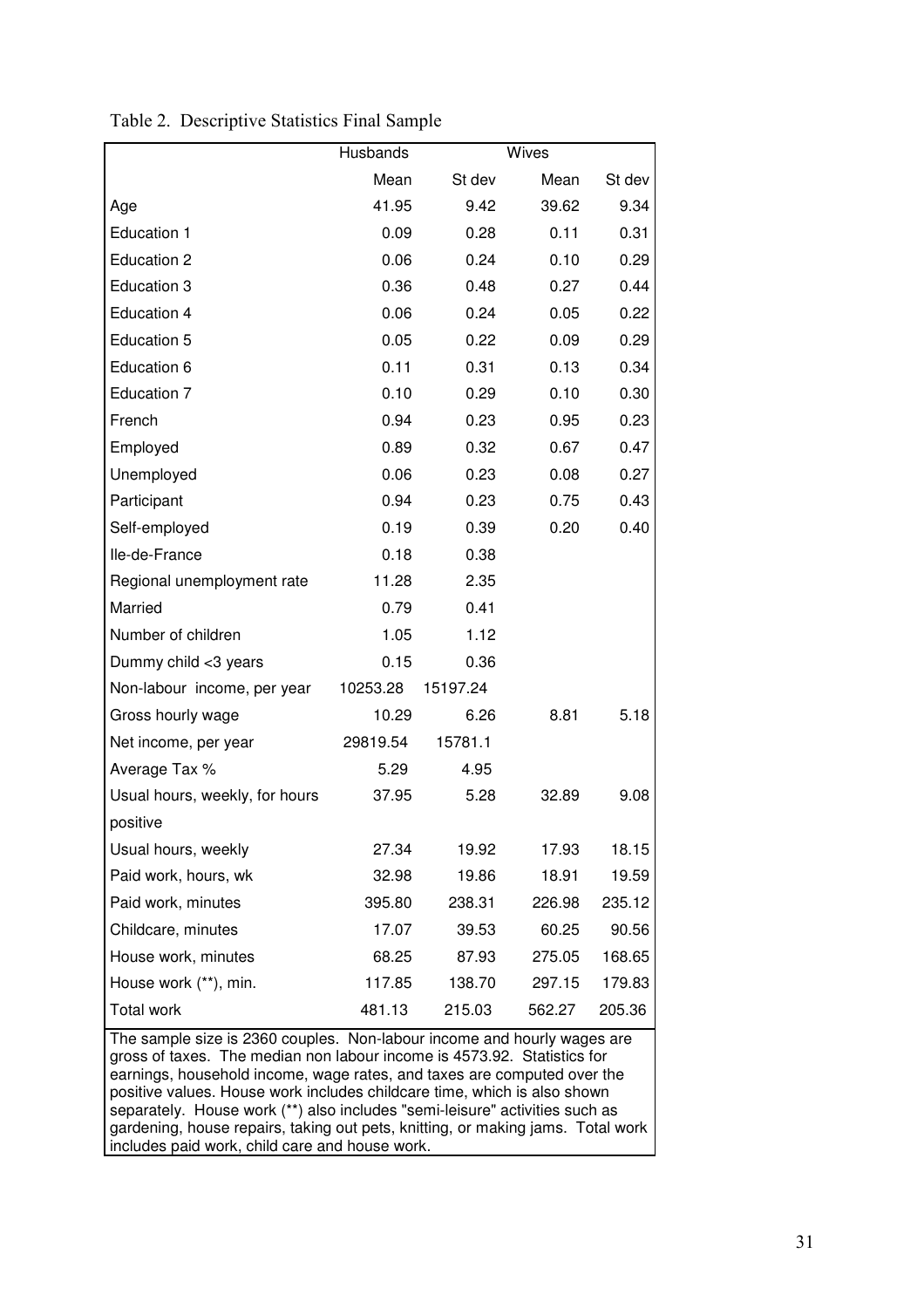| Table 3. Distribution of Actual Tax Rates for Different Subsamples |  |  |  |
|--------------------------------------------------------------------|--|--|--|
|--------------------------------------------------------------------|--|--|--|

|                                                                                                   | 10% | Q1   | Median | Q3   | 90%   | Mean       | Mean $(*)$ |
|---------------------------------------------------------------------------------------------------|-----|------|--------|------|-------|------------|------------|
| All couples                                                                                       | 0   | 1.11 | 3.85   | 8.65 | 13.16 | 5.29(4.95) | 6.75(4.73) |
| Married couples                                                                                   | 0   | 1.39 | 4.49   | 8.91 | 13.16 | 5.71(5.11) | 7.06(4.77) |
| Cohabitant couples                                                                                | 0   | 0    | 3.12   | 6.20 | 8.80  | 3.75(3.92) | 5.39(3.65) |
| Married couples with 1 child                                                                      | 0   | 2.80 | 4.49   | 7.77 | 10.51 | 5.53(4.58) | 6.97(4.06) |
| Married couples with 2                                                                            |     |      |        |      |       |            |            |
| children                                                                                          | 0   | 1.39 | 3.21   | 5.63 | 8.65  | 4.01(3.74) | 4.90(3.57) |
| The mean (*) is calculated only for couples with positive tax rates. Standard errors are given in |     |      |        |      |       |            |            |
| parentheses.                                                                                      |     |      |        |      |       |            |            |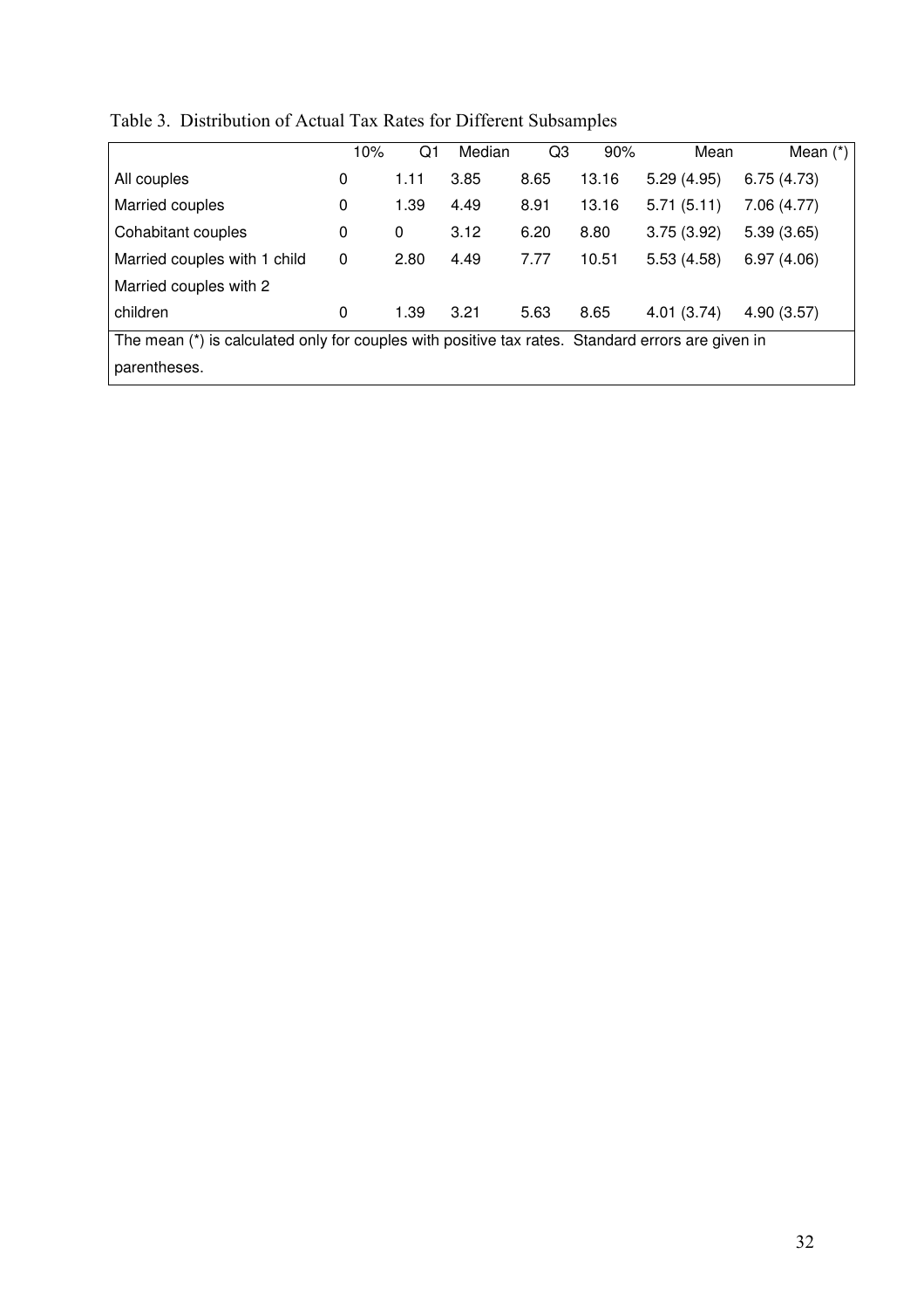|                                                                                  | 10% | Q1  | Median | Q3  | 90% |  |  |  |
|----------------------------------------------------------------------------------|-----|-----|--------|-----|-----|--|--|--|
| Husband paid work                                                                | 0   | 240 | 480    | 550 | 630 |  |  |  |
| Wife paid work                                                                   | 0   | 0   | 180    | 470 | 520 |  |  |  |
| Husband house work                                                               | 0   | 0   | 40     | 100 | 190 |  |  |  |
| Wife house work                                                                  | 70  | 140 | 250    | 390 | 510 |  |  |  |
| Husband house work (**)                                                          | 0   | 10  | 70     | 165 | 330 |  |  |  |
| Wife house work (**)                                                             | 80  | 150 | 270    | 440 | 550 |  |  |  |
| Husband childcare                                                                | 0   | 0   | 0      | 10  | 60  |  |  |  |
| Wife childcare                                                                   | 0   | 0   | 0      | 100 | 190 |  |  |  |
| Husband Total "Work" Time                                                        | 110 | 390 | 530    | 620 | 710 |  |  |  |
| Wife Total "Work" Time                                                           | 280 | 420 | 580    | 700 | 800 |  |  |  |
| Here house work includes childcare time, which is also shown separately.         |     |     |        |     |     |  |  |  |
| House work(**) includes also "semi-leisure" activities such as gardening, house  |     |     |        |     |     |  |  |  |
| repairs, taking out pets, knitting, making jams. Total "Work" Time includes paid |     |     |        |     |     |  |  |  |
| work, house work and childcare time.                                             |     |     |        |     |     |  |  |  |
| Sample size: 2360 couples.                                                       |     |     |        |     |     |  |  |  |

Table 4. Time Allocation of Spouses (in minutes on the diary day)

# Table 5. Time Allocation of Spouses (in minutes on the diary day).

|                                                                                    | 10% |     | Q1  | Median | Q3  | 90% |  |  |
|------------------------------------------------------------------------------------|-----|-----|-----|--------|-----|-----|--|--|
| Husband paid work                                                                  | 0   |     | 270 | 480    | 540 | 600 |  |  |
| Wife paid work                                                                     | 0   |     | 0   | 0      | 400 | 490 |  |  |
| Husband house work                                                                 | 0   |     | 30  | 70     | 140 | 230 |  |  |
| Wife house work                                                                    | 160 |     | 210 | 380    | 510 | 620 |  |  |
| Husband house work (**)                                                            | 0   |     | 40  | 90     | 180 | 350 |  |  |
| Wife house work (**)                                                               | 160 |     | 220 | 410    | 530 | 630 |  |  |
| Husband childcare                                                                  | 0   |     | 0   | 30     | 70  | 130 |  |  |
| Wife childcare                                                                     | 50  |     | 100 | 160    | 250 | 330 |  |  |
| Husband Total "Work" Time                                                          | 180 | 470 |     | 580    | 670 | 780 |  |  |
| Wife Total "Work" Time                                                             | 410 | 590 |     | 720    | 830 | 970 |  |  |
| Here house work includes childcare time, which is also shown separately. House     |     |     |     |        |     |     |  |  |
| work(**) includes also "semi-leisure" activities such as gardening, house repairs, |     |     |     |        |     |     |  |  |

Couples with young children aged less than three years; 354 couples

taking out pets, knitting, making jams. Total "Work" Time includes paid work, house work and childcare time.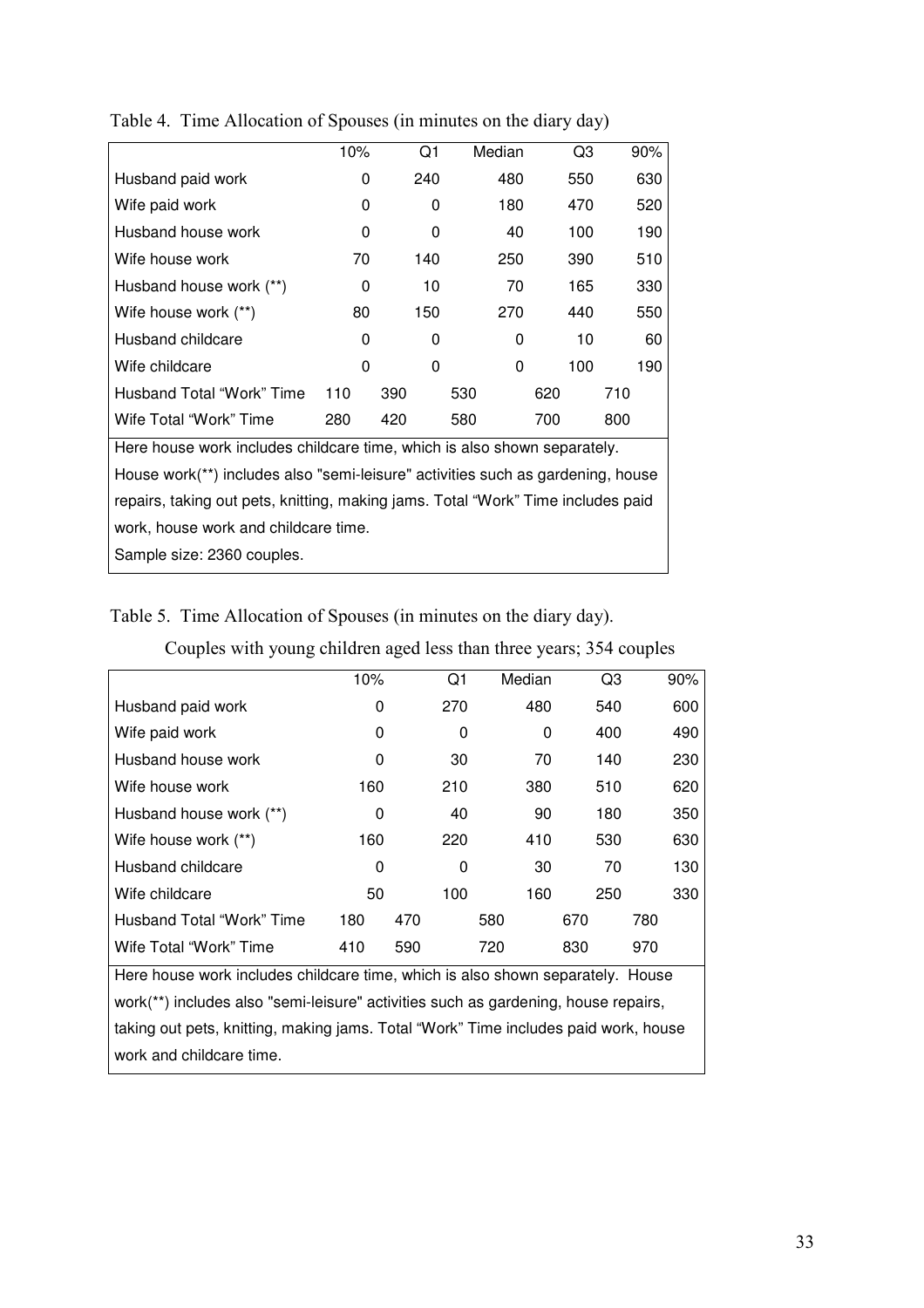# Table 6. Time Allocation of Spouses (in minutes on the diary day)

Couples where both spouses work at least 460 minutes (7.5 hours); 455 couples.

|                                                                                  |                                                                                  |     | Percentile |     |     |  |  |  |
|----------------------------------------------------------------------------------|----------------------------------------------------------------------------------|-----|------------|-----|-----|--|--|--|
|                                                                                  | 10%                                                                              | Q1  | Median     | Q3  | 90% |  |  |  |
| Husband paid work                                                                | 470                                                                              | 490 | 540        | 600 | 700 |  |  |  |
| Wife paid work                                                                   | 470                                                                              | 480 | 500        | 550 | 610 |  |  |  |
| Husband house work                                                               | 0                                                                                | 0   | 30         | 70  | 120 |  |  |  |
| Wife house work                                                                  | 30                                                                               | 80  | 130        | 180 | 230 |  |  |  |
| Husband house work (**)                                                          | 0                                                                                | 10  | 50         | 100 | 170 |  |  |  |
| Wife house work (**)                                                             | 40                                                                               | 80  | 130        | 180 | 240 |  |  |  |
| Husband childcare                                                                | 0                                                                                | 0   | 0          | 10  | 60  |  |  |  |
| Wife childcare                                                                   | 0                                                                                | 0   | 0          | 50  | 110 |  |  |  |
| Husband Total "Work" Time                                                        | 500                                                                              | 540 | 600        | 670 | 780 |  |  |  |
| Wife Total "Work" Time                                                           | 560                                                                              | 610 | 670        | 760 | 830 |  |  |  |
| Here house work includes childcare time, which is also shown separately.         |                                                                                  |     |            |     |     |  |  |  |
| House work (**) includes also "semi-leisure" activities such as gardening, house |                                                                                  |     |            |     |     |  |  |  |
|                                                                                  | repairs, taking out pets, knitting, making jams. Total "Work" Time includes paid |     |            |     |     |  |  |  |
| work, house work and childcare time.                                             |                                                                                  |     |            |     |     |  |  |  |

|                 | Percentages |              |        |              |  |  |
|-----------------|-------------|--------------|--------|--------------|--|--|
|                 | Mean        | St deviation | Median | Observations |  |  |
| Paid work       | 66.88       | 30.96        | 61.07  | 2025         |  |  |
| House work      | 20.33       | 22.86        | 12.77  | 2351         |  |  |
| House work (**) | 26.87       | 24.49        | 21.74  | 2355         |  |  |
| Total « Work »  | 44.42       | 13.25        | 46.67  | 2359         |  |  |

 $(*)$  This share is calculated only for couples where at least one spouse spends some time on the activity. Here house work includes childcare time.

House work(\*\*) includes also "semi-leisure" activities such as gardening, house repairs, taking out pets, knitting, making jams.

Total "Work" Time includes paid work, house work, and childcare time.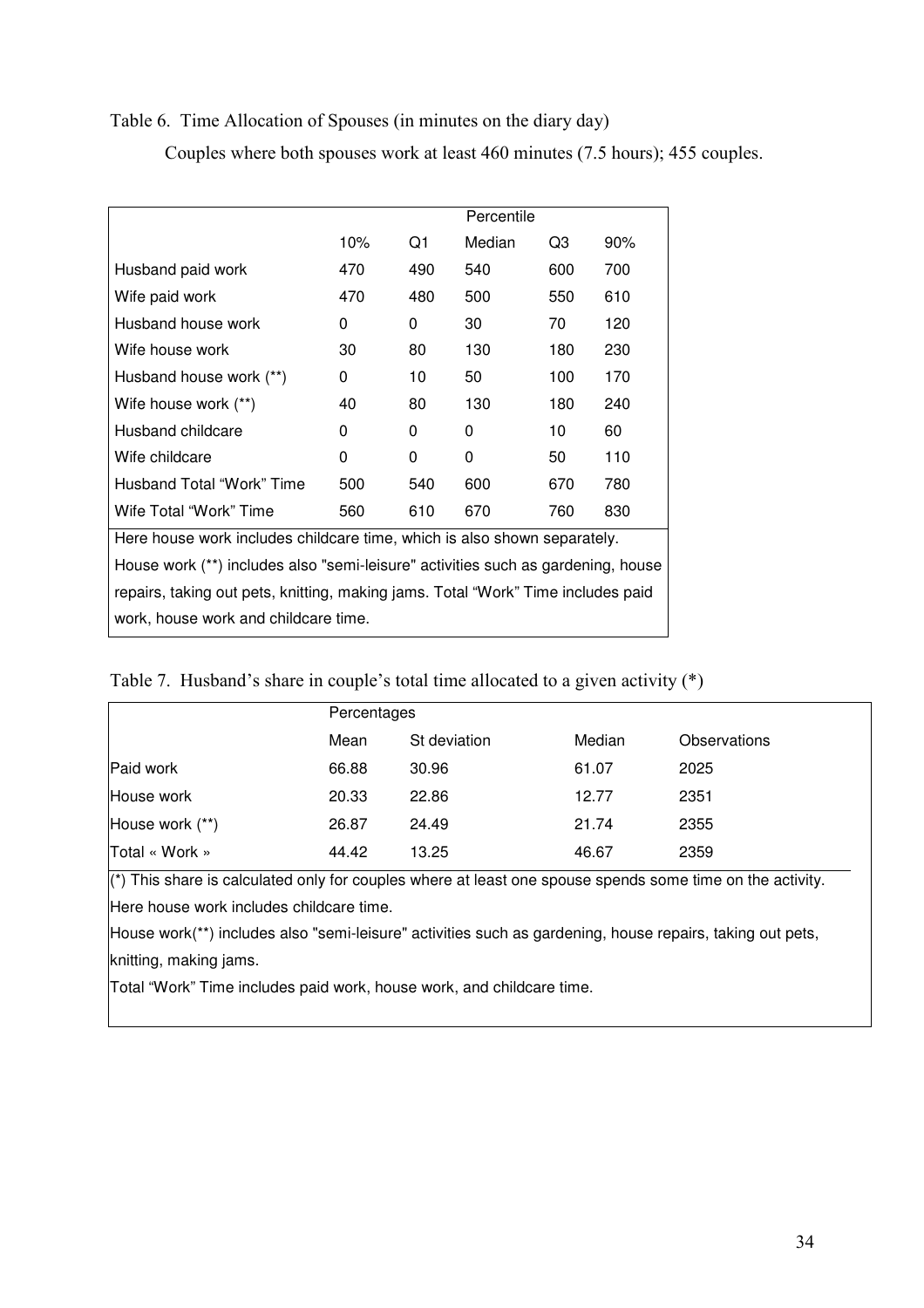Table 8. Husband's share in couple's total time allocated to a given activity (\*) Couples with young children aged less than three years, 354 couples.

|                 | Percentages |              |        |              |
|-----------------|-------------|--------------|--------|--------------|
|                 | Mean        | St deviation | Median | Observations |
| Paid work       | 78.40       | 28.65        | 100    | 297          |
| House work      | 20.61       | 18.47        | 16.51  | 354          |
| House work (**) | 24.83       | 20.15        | 20.76  | 354          |
| Total « Work »  | 42.47       | 13.23        | 44.58  | 354          |

Here house work includes childcare time.

House work(\*\*) includes also "semi-leisure" activities such as gardening, house repairs, taking out pets, knitting, making jams.

Total "Work" Time includes paid work, house work and childcare time.

Table 9. Husband's share in couple's total time allocated to a given activity (\*)

Couples where both spouses work at least 460 minutes (7.5 hours), 455 couples.

|                 | Percentages |              |        |              |
|-----------------|-------------|--------------|--------|--------------|
|                 | Mean        | St deviation | Median | Observations |
| Paid work       | 51.37       | 3.92         | 50.54  | 455          |
| House work      | 23.85       | 24.14        | 18.18  | 451          |
| House work (**) | 29.22       | 24.27        | 27.43  | 452          |
| Total « Work »  | 47.36       | 4.40         | 47.15  | 455          |

 $(*)$  This share is calculated only for couples where at least one spouse spends some time on the activity. Here house work includes childcare time.

House work(\*\*) includes also "semi-leisure" activities such as gardening, house repairs, taking out pets, knitting, making jams.

Total "Work" Time includes paid work, house work and childcare time.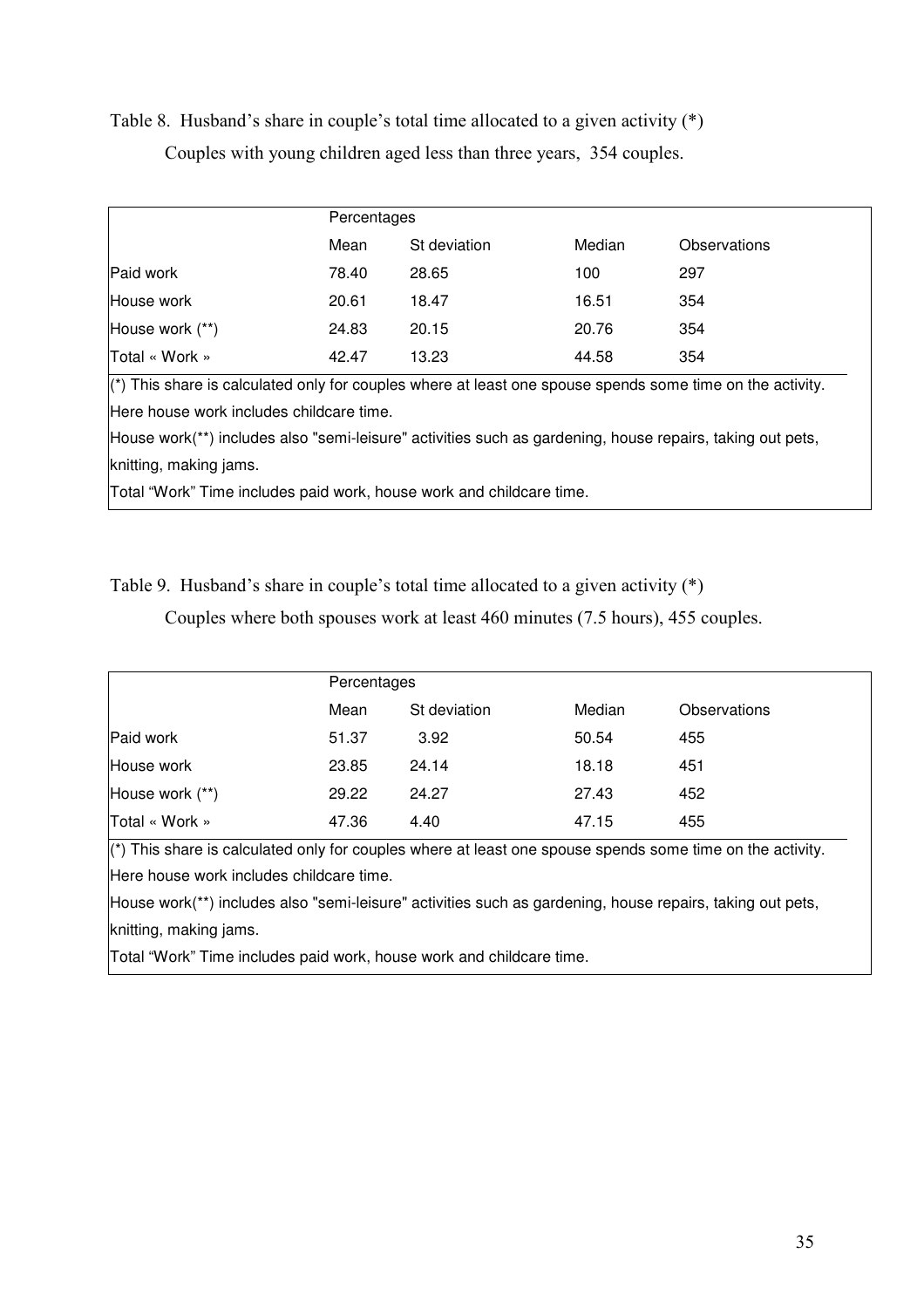|                                                    | Coefficient St error |           |                 |
|----------------------------------------------------|----------------------|-----------|-----------------|
| (Husband's leisure)^2                              | 0.056                | 0.003     | $***$           |
| (Husband's house work)^2                           | 0.092                | 0.007     | $***$           |
| (Wife's leisure)^2                                 | 0.035                | 0.004     | $***$           |
| (Wife's house work)^2                              | 0.043                | 0.004     | $***$           |
| Income^2*Husband's leisure                         | 0.007                | 0.002     | $***$           |
| Income^2*Husband's house work                      | 0.017                | 0.003     | $***$           |
| Income <sup>^2*</sup> Wife's leisure               | 0.009                | 0.002     | $***$           |
| Income^2 *Wife's house work                        | $-0.004$             | 0.002     | $***$           |
| Husband's leisure* Husband's house work            | 0.122                | 0.004     | $***$           |
| Husband's leisure* Wife's leisure                  | 0.026                | 0.002     | $***$           |
| Husband's leisure* Wife's house work               | 0.002                | 0.002     |                 |
| Wife's leisure* Husband's house work               | 0.002                | 0.003     |                 |
| Wife's leisure* Wife's house work                  | 0.000                | 0.003     |                 |
| Wife's housework * Husband's house work            | 0.109                | 0.003     | $***$           |
| Income                                             | $-0.175$             | 0.079     | $***$           |
| Husband's leisure                                  | 5.206                | 1.586     | $***$           |
| Husband's leisure* log age                         | $-4.816$             | 0.862     | $***$           |
| Husband's leisure* log age^2                       | 0.691                | 0.118     |                 |
| Husband's leisure* married                         | $-0.036$             | 0.018     | $***$           |
| Husband's leisure* number children                 | $-0.002$             | 0.008     |                 |
| Husband's leisure* any child younger than 3        | $-0.041$             | $0.022$ * |                 |
| Husband's leisure* any child age 3-5 years         | $-0.003$             | 0.022     |                 |
| Husband's house work                               | $-3.466$             | 3.594     |                 |
| Husband's house work * log age                     | $-0.935$             | 1.965     |                 |
| Husband's house work * log age^2                   | 0.128                | 0.269     |                 |
| Husband's house work * married                     | $-0.056$             | 0.036     |                 |
| Husband's house work * number children             | 0.036                | 0.017     |                 |
| Husband's house work * any child younger than 3    | 0.193                | 0.042     | $***$           |
| Husband's house work * any child age 3-5 years     | 0.049                | 0.039     |                 |
| Wife's leisure                                     | 8.394                | 1.651     | $***$           |
| Wife's leisure* log age                            | $-6.050$             | 0.921     | $***$           |
| Wife's leisure* log age^2                          | 0.828                | 0.129     | $***$           |
| Wife's leisure* married                            | $-0.053$             | 0.022     | $**$            |
| Wife's leisure* number children                    | $-0.025$             | 0.011     | $***$           |
| Wife's leisure* any child younger than 3           | $-0.029$             | 0.027     |                 |
| Wife's leisure* any child age 3-5 years            | 0.023                | 0.028     |                 |
| Wife's house work                                  | 0.474                | 2.054     |                 |
| Wife's house work * log age                        | $-2.712$             | 1.144     | $^{\star\star}$ |
| Wife's house work * log age^2                      | 0.421                | 0.159     | $***$           |
| Wife's house work * married                        | 0.096                | 0.026     | $***$           |
| Wife's house work * number children                | 0.141                | 0.011     | $***$           |
| Wife's house work * any child younger than 3       | 0.275                | 0.028     | $^{\star\star}$ |
| Wife's house work * any child age 3-5 years        | 0.095                | 0.026     | $^{\star\star}$ |
| Standard deviations unobserved heterogeneity terms |                      |           |                 |
| Sigma leisure Husband                              | 0.002                | 0.014     |                 |
| Sigma leisure Wife                                 | 0.011                | 0.032     |                 |
| Sigma house work Husband                           | $-0.015$             | 0.017     |                 |
| Sigma house work Wife                              | 0.001                | 0.019     |                 |

Table 10. Estimation Results: Narrow definition of house work; 11 discrete choices each activity, giving 14,641 points in the choice set of the household

\*\*: significant at two-sided 5% level; \*: significant at two-sided 10% level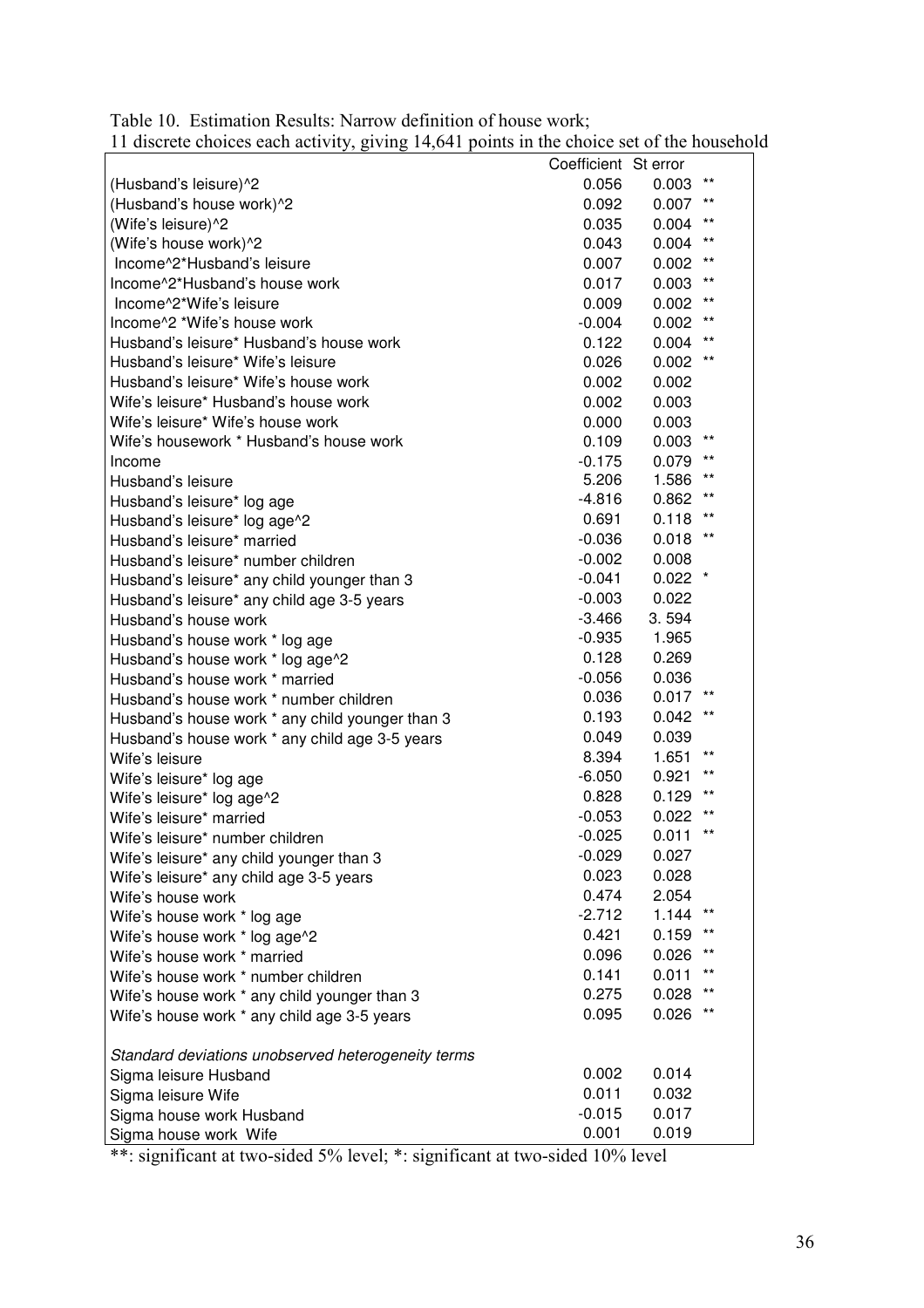|                                                                                                           | Average marginal utility | Proportion with negative marginal utility |  |  |  |  |
|-----------------------------------------------------------------------------------------------------------|--------------------------|-------------------------------------------|--|--|--|--|
| <b>Income</b>                                                                                             | 0.554                    | 0.000                                     |  |  |  |  |
| Husband's leisure                                                                                         | 0.661                    | 0.000                                     |  |  |  |  |
| Husband's house work                                                                                      | 0.385                    | 0.025                                     |  |  |  |  |
| Wife's leisure                                                                                            | 0.283                    | 0.127                                     |  |  |  |  |
| Wife's house work                                                                                         | 1.425                    | 0.000                                     |  |  |  |  |
| Note: Marginal derivative with respect to hours of paid work of husbands and wives<br>normalized to zero. |                          |                                           |  |  |  |  |

Table 11. Marginal Derivatives of the Objective Function: 11 discrete-choice intervals for paid work and 11 for housework of husband and wife, giving 14641 points in the choice set

Table 12. Predicted and actual discrete choices of paid and unpaid work

|                         | <b>Husband</b>          |        | Wife                    |        |
|-------------------------|-------------------------|--------|-------------------------|--------|
| Hours per day           | <b>Predicted Actual</b> |        | <b>Predicted Actual</b> |        |
| <b>Market work</b>      |                         |        |                         |        |
| 0                       | 0.1284                  | 0.2186 | 0.3117                  | 0.4636 |
| $\mathbf{1}$            | 0.0679                  | 0.0093 | 0.1431                  | 0.0093 |
| $\overline{c}$          | 0.0443                  | 0.0059 | 0.0779                  | 0.0161 |
| 3                       | 0.0349                  | 0.0076 | 0.0501                  | 0.0216 |
| 4                       | 0.0322                  | 0.0178 | 0.0378                  | 0.0415 |
| 5                       | 0.0342                  | 0.0178 | 0.0332                  | 0.0335 |
| 6                       | 0.0415                  | 0.0246 | 0.0338                  | 0.0403 |
| 7                       | 0.0572                  | 0.0644 | 0.0396                  | 0.0758 |
| 8                       | 0.0892                  | 0.2483 | 0.0531                  | 0.1640 |
| 9                       | 0.1572                  | 0.1763 | 0.0808                  | 0.0805 |
| $>=10$                  | 0.3130                  | 0.2093 | 0.1389                  | 0.0537 |
| Mean                    | 6.469                   | 6.679  | 3.787                   | 3.833  |
| <b>Non-Market</b>       |                         |        |                         |        |
| work                    |                         |        |                         |        |
| 0                       | 0.4410                  | 0.4263 | 0.0700                  | 0.0322 |
| 1                       | 0.2523                  | 0.2797 | 0.0882                  | 0.0886 |
| $\overline{c}$          | 0.1407                  | 0.1288 | 0.0995                  | 0.1297 |
| 3                       | 0.0784                  | 0.0831 | 0.1070                  | 0.1623 |
| $\overline{\mathbf{4}}$ | 0.0436                  | 0.0394 | 0.1150                  | 0.1212 |
| 5                       | 0.0235                  | 0.0199 | 0.1227                  | 0.1030 |
| 6                       | 0.0118                  | 0.0140 | 0.1229                  | 0.1034 |
| 7                       | 0.0054                  | 0.0047 | 0.1092                  | 0.0797 |
| 8                       | 0.0022                  | 0.0017 | 0.0832                  | 0.0746 |
| 9                       | 0.0080                  | 0.0017 | 0.0534                  | 0.0449 |
| $>=10$                  | 0.0003                  | 0.0008 | 0.0289                  | 0.0606 |
| Mean                    | 1.198                   | 1.199  | 4.619                   | 4.667  |

Narrow definition of house work; 11 discrete choices per activity